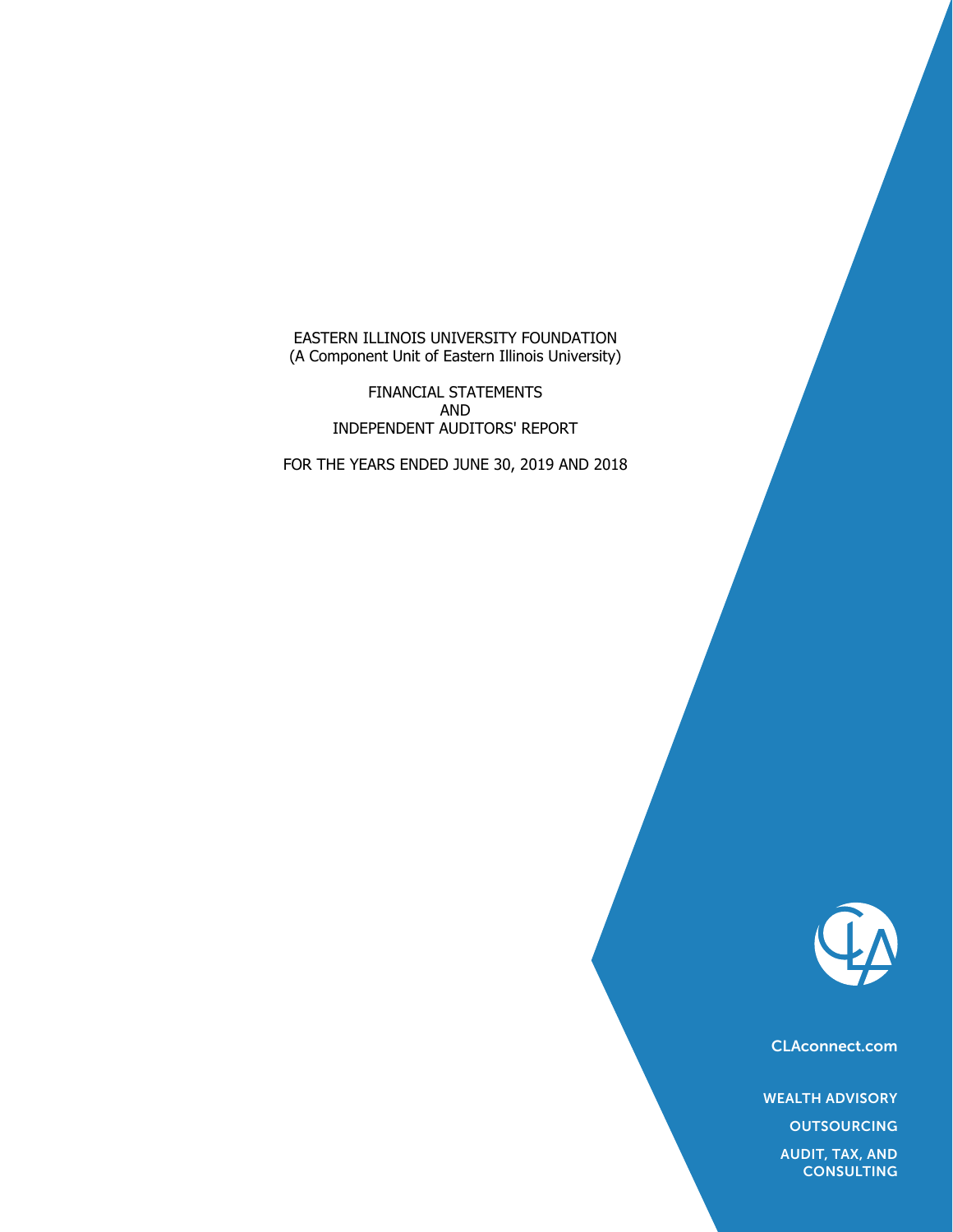# FINANCIAL STATEMENTS

# FOR THE YEARS ENDED JUNE 30, 2019 AND 2018

# TABLE OF CONTENTS

|                                                                                                                                                                                                                            | Page     |
|----------------------------------------------------------------------------------------------------------------------------------------------------------------------------------------------------------------------------|----------|
| <b>Auditors Reports</b>                                                                                                                                                                                                    |          |
| Independent Auditors' Report                                                                                                                                                                                               | $1 - 2$  |
| Independent Auditors' Report on Internal Control Over Financial Reporting and on<br>Compliance and Other Matters Based on an Audit of Financial Statements<br>Performed in Accordance with Government Accounting Standards | $3-4$    |
| <b>Financial Statements:</b>                                                                                                                                                                                               |          |
| <b>Statements of Financial Position</b>                                                                                                                                                                                    | 5        |
| <b>Statements of Activities</b>                                                                                                                                                                                            | 6        |
| Statements of Functional Expenses                                                                                                                                                                                          | 7        |
| <b>Statements of Cash Flows</b>                                                                                                                                                                                            | 8        |
| Notes to Financial Statements                                                                                                                                                                                              | $9 - 28$ |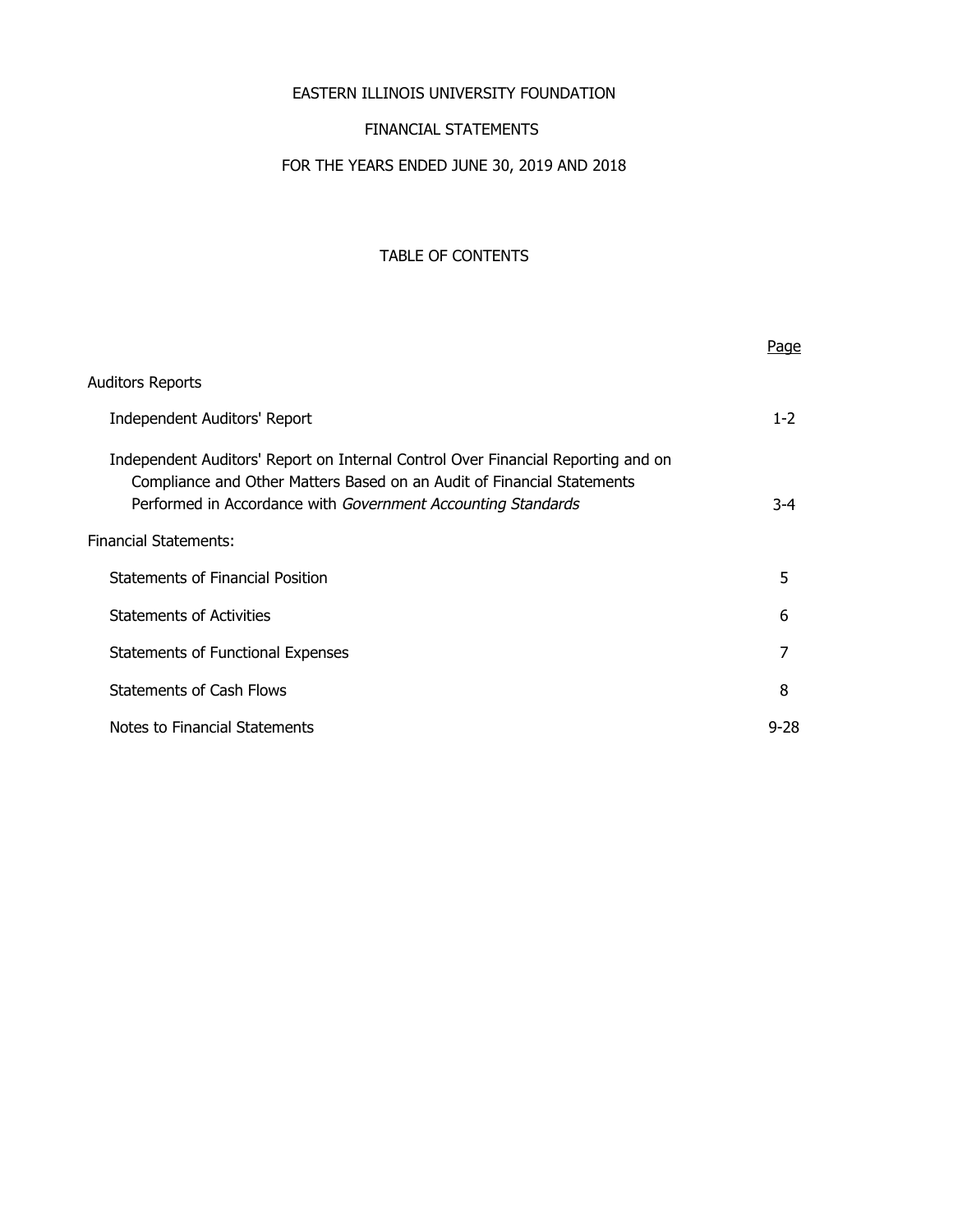

CliftonLarsonAllen LLP CLAconnect.com

# **INDEPENDENT AUDITORS' REPORT**

Board of Directors Eastern Illinois University Foundation Charleston, Illinois

# **Report on the Financial Statements**

We have audited the accompanying financial statements of Eastern Illinois University Foundation, which comprise the statement of financial position as of June 30, 2019, and the related statements of activities, functional expenses, and cash flows for the year then ended, and the related notes to the financial statements.

# *Management's Responsibility for the Financial Statements*

Management is responsible for the preparation and fair presentation of these financial statements in accordance with accounting principles generally accepted in the United States of America; this includes the design, implementation, and maintenance of internal control relevant to the preparation and fair presentation of financial statements that are free from material misstatement, whether due to fraud or error.

# *Auditors' Responsibility*

Our responsibility is to express an opinion on these financial statements based on our audit. We conducted our audit in accordance with auditing standards generally accepted in the United States of America and standards applicable to financial audit contained in *Government Auditing Standards* issued by the Comptroller General of the United States. Those standards require that we plan and perform the audit to obtain reasonable assurance about whether the financial statements are free from material misstatement.

An audit involves performing procedures to obtain audit evidence about the amounts and disclosures in the financial statements. The procedures selected depend on the auditors' judgment, including the assessment of the risks of material misstatement of the financial statements, whether due to fraud or error. In making those risk assessments, the auditor considers internal control relevant to the entity's preparation and fair presentation of the financial statements in order to design audit procedures that are appropriate in the circumstances, but not for the purpose of expressing an opinion on the effectiveness of the entity's internal control. Accordingly, we express no such opinion. An audit also includes evaluating the appropriateness of accounting policies used and the reasonableness of significant accounting estimates made by management, as well as evaluating the overall presentation of the financial statements.

We believe that the audit evidence we have obtained is sufficient and appropriate to provide a basis for our audit opinion.

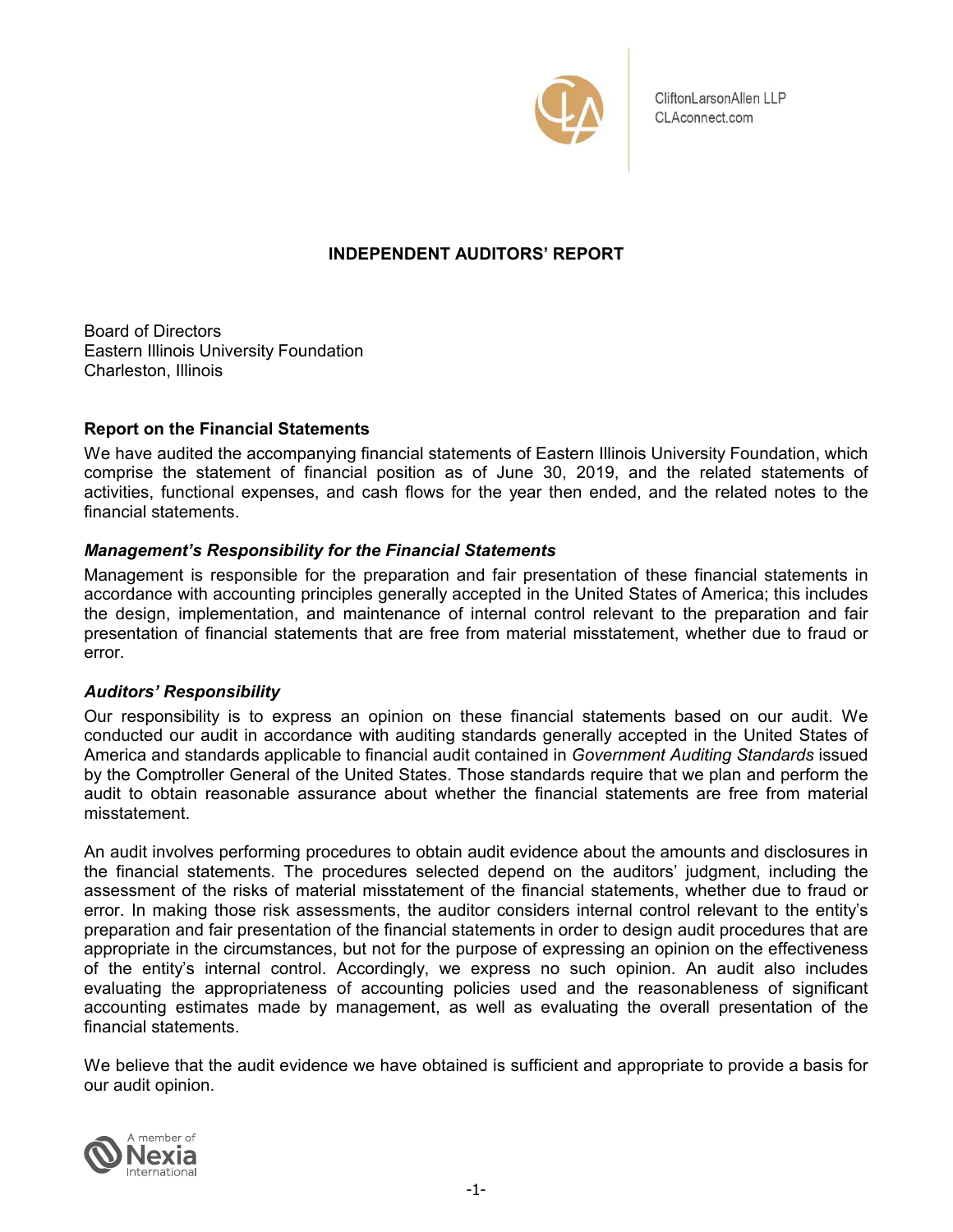# *Opinion*

In our opinion, the financial statements referred to above present fairly, in all material respects, the financial position of Eastern Illinois University Foundation as of June 30, 2019, and the changes in its net assets and its cash flows for the year then ended in accordance with accounting principles generally accepted in the United States of America.

# **Emphasis-of-Matter**

# *Accounting Standards Update*

As noted in Note 18 to the financial statements, Eastern Illinois University Foundation adopted the Financial Accounting Standards Board Accounting Standards Update 2016-14, *Not-For-Profit Entities (Topic 958): Presentation of Financial Statements of Not-for-Profit Entities*. Our opinion is not modified with respect to this matter.

# *Other Matters*

# *Prior Period Financial Statements*

The 2018 financial statements of Eastern Illinois University Foundation were audited by other auditors whose report dated March 6, 2019, expressed an unmodified opinion on those statements.

# *Other Reporting Required by Government Auditing Standards*

In accordance with *Government Auditing Standards*, we have also issued our report dated December 5, 2019, on our consideration of Eastern Illinois University Foundation's internal control over financial reporting and on our tests of its compliance with certain provisions of laws, regulations, contracts, and grant agreements and other matters. The purpose of that report is solely to describe the scope of our testing of internal control over financial reporting and compliance and the results of that testing, and not to provide an opinion on the effectiveness of Eastern Illinois University Foundation's internal control over financial reporting or on compliance. That report is an integral part of an audit performed in accordance with *Government Auditing Standards* in considering Eastern Illinois University Foundation's internal control over financial reporting and compliance.

Vifton Larson Allen LLP

**CliftonLarsonAllen LLP**

Peoria, Illinois December 5, 2019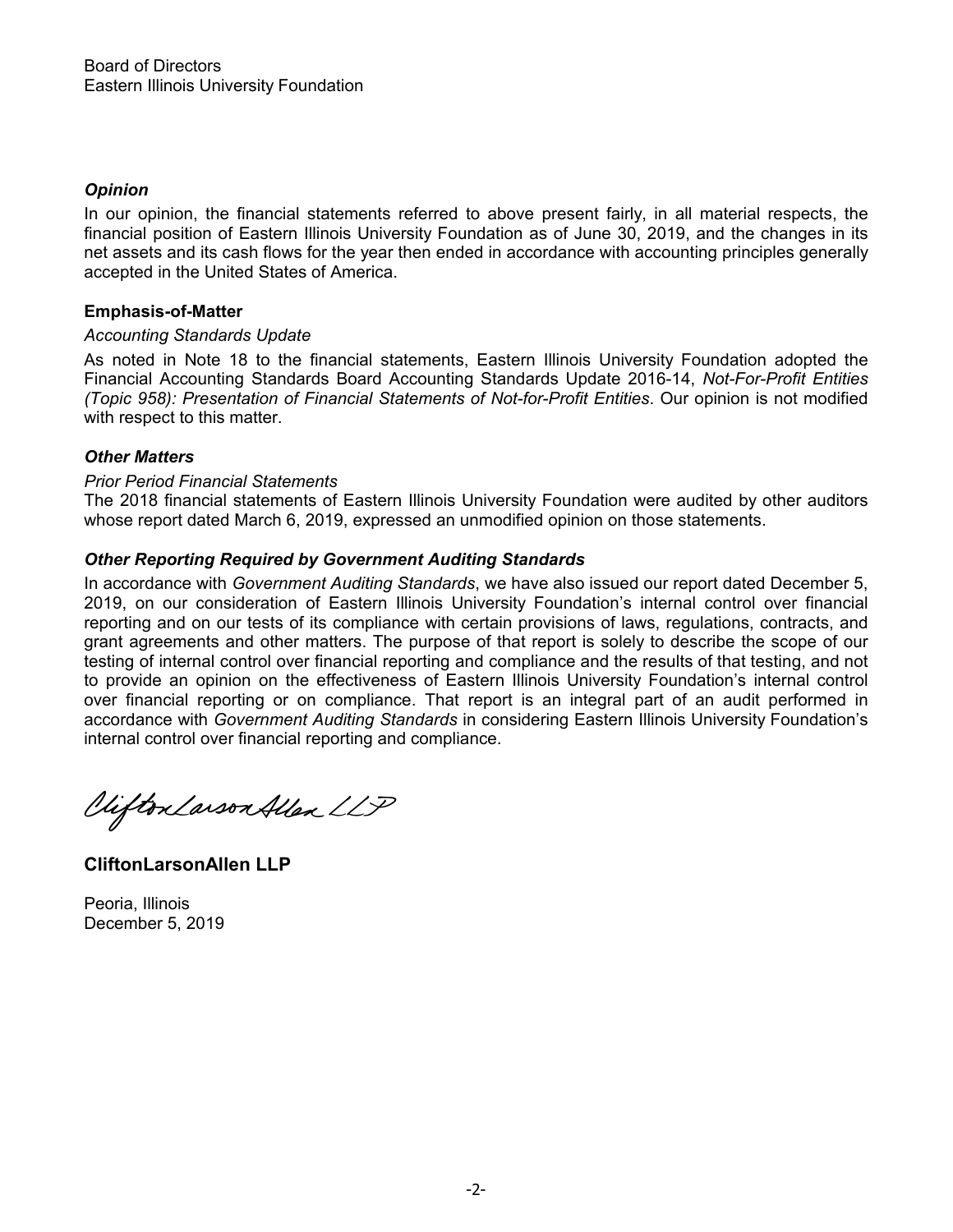

CliftonLarsonAllen LLP CLAconnect.com

# **INDEPENDENT AUDITORS' REPORT ON INTERNAL CONTROL OVER FINANCIAL REPORTING AND ON COMPLIANCE AND OTHER MATTERS BASED ON AN AUDIT OF FINANCIAL STATEMENTS PERFORMED IN ACCORDANCE WITH** *GOVERNMENT AUDITING STANDARDS*

Board of Directors Eastern Illinois University Foundation Charleston, Illinois

We have audited, in accordance with the auditing standards generally accepted in the United States of America and the standards applicable to financial audits contained in *Government Auditing Standards* issued by the Comptroller General of the United States, the financial statements of Eastern Illinois University Foundation which comprise the statement of financial position as of June 30, 2019, and the related statements of activities, functional expenses, and cash flows for the year then ended, and the related notes to the financial statements, and have issued our report thereon dated December 5, 2019.

# **Internal Control Over Financial Reporting**

In planning and performing our audit of the financial statements, we considered Eastern Illinois University Foundation's internal control over financial reporting (internal control) to determine the audit procedures that are appropriate in the circumstances for the purpose of expressing our opinion on the financial statements, but not for the purpose of expressing an opinion on the effectiveness of Eastern Illinois University Foundation's internal control. Accordingly, we do not express an opinion on the effectiveness of Eastern Illinois University Foundation's internal control.

A *deficiency in internal control* exists when the design or operation of a control does not allow management or employees, in the normal course of performing their assigned functions, to prevent, or detect and correct, misstatements on a timely basis. A *material weakness* is a deficiency, or a combination of deficiencies, in internal control such that there is a reasonable possibility that a material misstatement of the entity's financial statements will not be prevented, or detected and corrected on a timely basis. A *significant deficiency* is a deficiency, or a combination of deficiencies, in internal control that is less severe than a material weakness yet important enough to merit attention by those charged with governance.

Our consideration of internal control was for the limited purpose described in the first paragraph of this section and was not designed to identify all deficiencies in internal control that might be material weaknesses or significant deficiencies. Given these limitations, during our audit we did not identify any deficiencies in internal control that we consider to be material weaknesses. However, material weaknesses may exist that have not been identified.

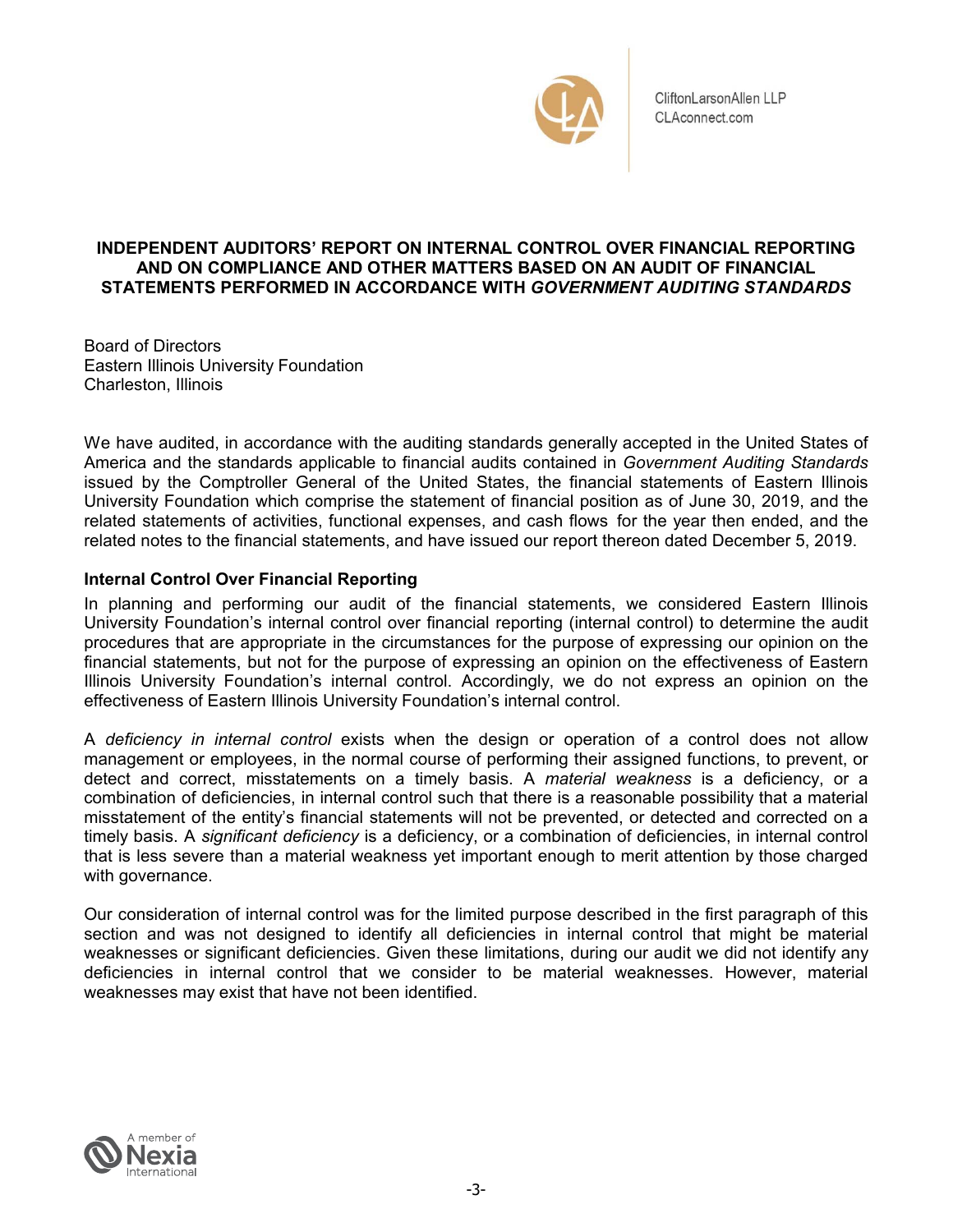## **Compliance and Other Matters**

As part of obtaining reasonable assurance about whether Eastern Illinois University Foundation's financial statements are free from material misstatement, we performed tests of its compliance with certain provisions of laws, regulations, contracts, and grant agreements, noncompliance with which could have a direct and material effect on the determination of financial statement amounts. However, providing an opinion on compliance with those provisions was not an objective of our audit, and accordingly, we do not express such an opinion. The results of our tests disclosed no instances of noncompliance or other matters that are required to be reported under *Government Auditing Standards*.

# **Purpose of this Report**

The purpose of this report is solely to describe the scope of our testing of internal control and compliance and the results of that testing, and not to provide an opinion on the effectiveness of the entity's internal control or on compliance. This report is an integral part of an audit performed in accordance with *Government Auditing Standards* in considering the entity's internal control and compliance. Accordingly , this communication is not suitable for any other purpose.

Viifton Larson Allen LLP

**CliftonLarsonAllen LLP**

Peoria, Illinois December 5, 2019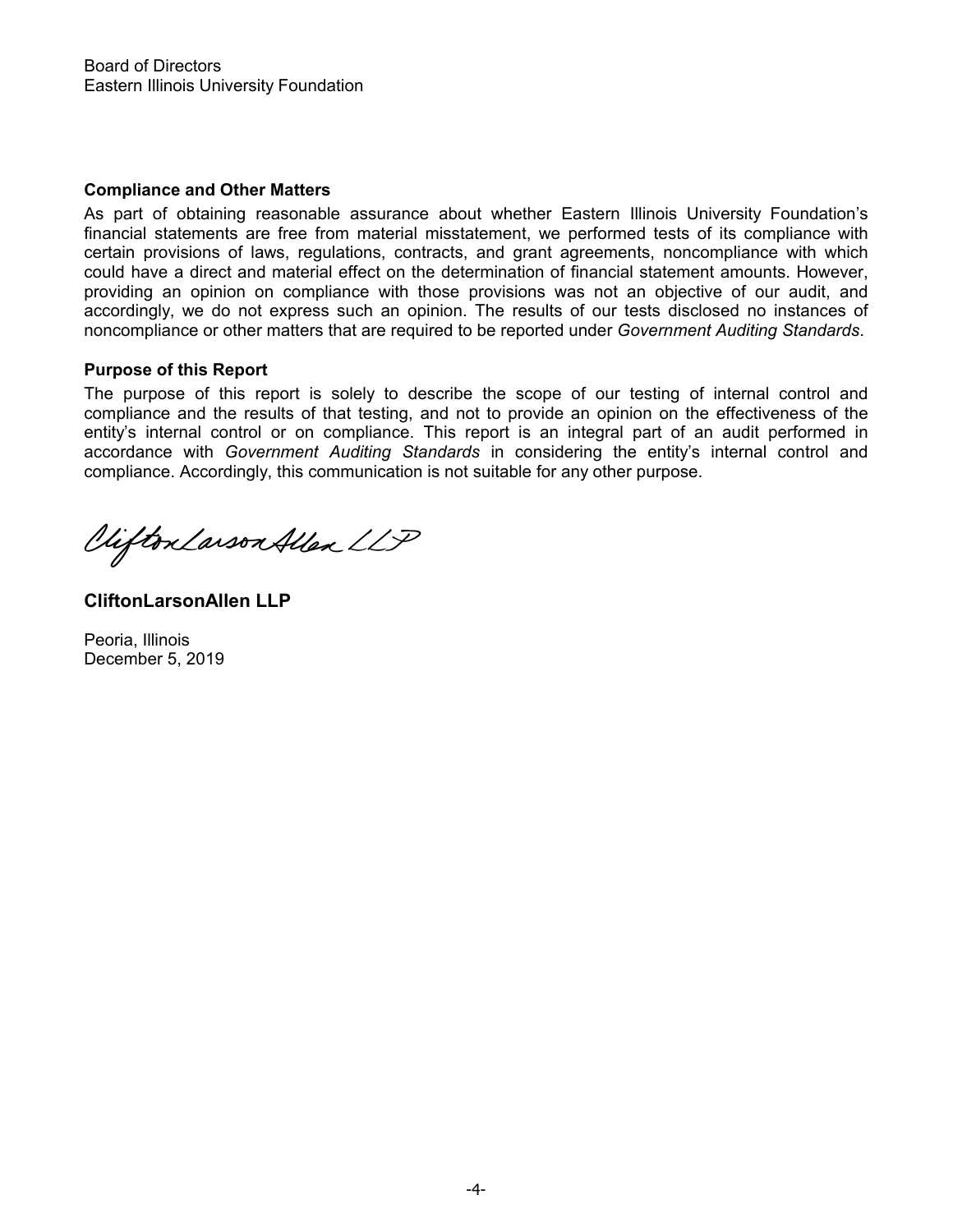# STATEMENTS OF FINANCIAL POSITION

# June 30, 2019 and 2018

| <b>ASSETS</b>                                    | 2019             | 2018 |            |
|--------------------------------------------------|------------------|------|------------|
|                                                  |                  |      |            |
| Cash and cash equivalents                        | \$<br>9,183,229  | \$   | 9,787,983  |
| Other receivables                                | 20,097           |      | 19,793     |
| Grain inventory                                  | 32,111           |      | 14,701     |
| Prepaid expenses                                 | 13,314           |      | 10,932     |
| Pledges receivable                               | 201,059          |      | 193,018    |
| <b>Investments</b>                               | 75,102,313       |      | 75,956,880 |
| Investment in real estate                        | 3,354,546        |      | 3,354,546  |
| Assets held under split-interest agreements      | 273,687          |      | 617,975    |
| Beneficial interest in split-interest agreements | 3,928,859        |      | 4,180,463  |
| Beneficial interest in trusts                    | 1,298,046        |      | 1,306,495  |
| Property and equipment, net                      | 1,642,643        |      | 1,671,286  |
| Cash surrender value of life insurance           | 179,434          |      | 135,971    |
|                                                  |                  |      |            |
| <b>Total assets</b>                              | 95,229,338       | \$   | 97,250,043 |
| <b>LIABILITIES AND NET ASSETS</b>                |                  |      |            |
| Liabilities                                      |                  |      |            |
| Accounts payable and other liabilities           | \$<br>95,799     | \$   | 53,609     |
| Deferred revenue                                 | 75               |      | 2,000      |
| Obligations under split-interest agreements      | 124,074          |      | 190,876    |
| <b>Total liabilities</b>                         | 219,948          |      | 246,485    |
|                                                  |                  |      |            |
| Net assets                                       |                  |      |            |
| Without donor restrictions                       | 4,311,024        |      | 4,000,775  |
| With donor restrictions                          | 90,698,366       |      | 93,002,783 |
| Total net assets                                 | 95,009,390       |      | 97,003,558 |
| Total liabilities and net assets                 | \$<br>95,229,338 | \$   | 97,250,043 |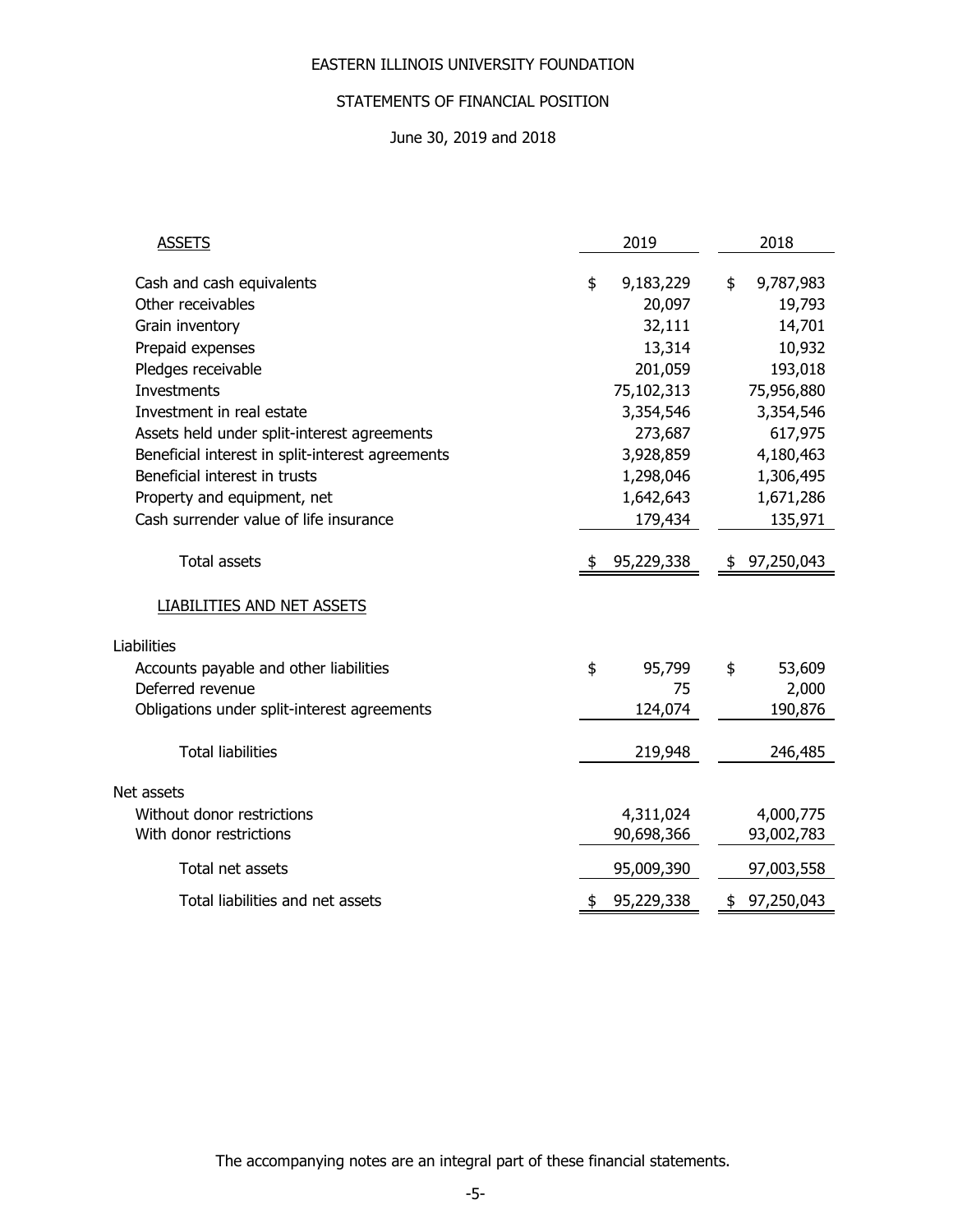# STATEMENTS OF ACTIVITIES

# FOR THE YEARS ENDED JUNE 30, 2019 AND 2018

|                                        |                      | Year ended June 30, 2019 |                  | Year ended June 30, 2018 |                   |                             |  |  |
|----------------------------------------|----------------------|--------------------------|------------------|--------------------------|-------------------|-----------------------------|--|--|
|                                        | <b>Without Donor</b> | <b>With Donor</b>        |                  | <b>Without Donor</b>     | <b>With Donor</b> |                             |  |  |
|                                        | <b>Restrictions</b>  | <b>Restrictions</b>      | Total            | <b>Restrictions</b>      | Restrictions      | Total                       |  |  |
| Revenues, gains and reclassifications: |                      |                          |                  |                          |                   |                             |  |  |
| Contributions                          | \$<br>37,031         | 2,596,942<br>\$          | 2,633,973<br>\$  | 4,529<br>\$              | 2,779,866<br>\$   | 2,784,395<br>\$             |  |  |
| Special events                         |                      | 51,137                   | 51,137           |                          | 24,444            | 24,444                      |  |  |
| Investment income, net of fees         | 81,959               | 2,458,886                | 2,540,845        | 77,165                   | 2,218,390         | 2,295,555                   |  |  |
| Realized gains                         |                      | 4,671,603                | 4,671,603        |                          | 1,551,447         | 1,551,447                   |  |  |
| Unrealized gains (losses)              | (13, 221)            | (6,822,365)              | (6,835,586)      | 19,839                   | 1,644,820         | 1,664,659                   |  |  |
| Change in value                        |                      |                          |                  |                          |                   |                             |  |  |
| of split interest agreements           |                      | (254, 344)               | (254, 344)       |                          | 98,074            | 98,074                      |  |  |
| Service contract with University       | 222,297              |                          | 222,297          | 394,539                  |                   | 394,539                     |  |  |
| Other operating revenue                | 56,820               | 50,551                   | 107,371          | 51,031                   | 56,103            | 107,134                     |  |  |
|                                        |                      |                          |                  |                          |                   |                             |  |  |
|                                        | 384,886              | 2,752,410                | 3,137,296        | 547,103                  | 8,373,144         | 8,920,247                   |  |  |
| Net assets released                    |                      |                          |                  |                          |                   |                             |  |  |
| from restrictions                      | 5,056,827            | (5,056,827)              |                  | 4,959,372                | (4,959,372)       |                             |  |  |
| Total revenues, gains and              |                      |                          |                  |                          |                   |                             |  |  |
| reclassifications                      | 5,441,713            | (2,304,417)              | 3,137,296        | 5,506,475                | 3,413,772         | 8,920,247                   |  |  |
|                                        |                      |                          |                  |                          |                   |                             |  |  |
| Expenses:                              |                      |                          |                  |                          |                   |                             |  |  |
| Program services                       | 4,494,951            |                          | 4,494,951        | 3,727,721                |                   | 3,727,721                   |  |  |
| Management and general                 | 600,879              |                          | 600,879          | 716,221                  |                   | 716,221                     |  |  |
| Fundraising                            | 35,634               |                          | 35,634           | 45,944                   |                   | 45,944                      |  |  |
|                                        | 5,131,464            |                          |                  | 4,489,886                |                   | 4,489,886                   |  |  |
| Total expenses                         |                      |                          | 5,131,464        |                          |                   |                             |  |  |
| Change in net assets                   | 310,249              | (2,304,417)              | (1,994,168)      | 1,016,589                | 3,413,772         | 4,430,361                   |  |  |
| Net assets, beginning of year          | 4,000,775            | 93,002,783               | 97,003,558       | 2,984,186                | 89,589,011        | 92,573,197                  |  |  |
| Net assets, end of year                | \$4,311,024          | \$90,698,366             | 95,009,390<br>\$ | 4,000,775<br>\$          | \$93,002,783      | 97,003,558<br>$\frac{1}{2}$ |  |  |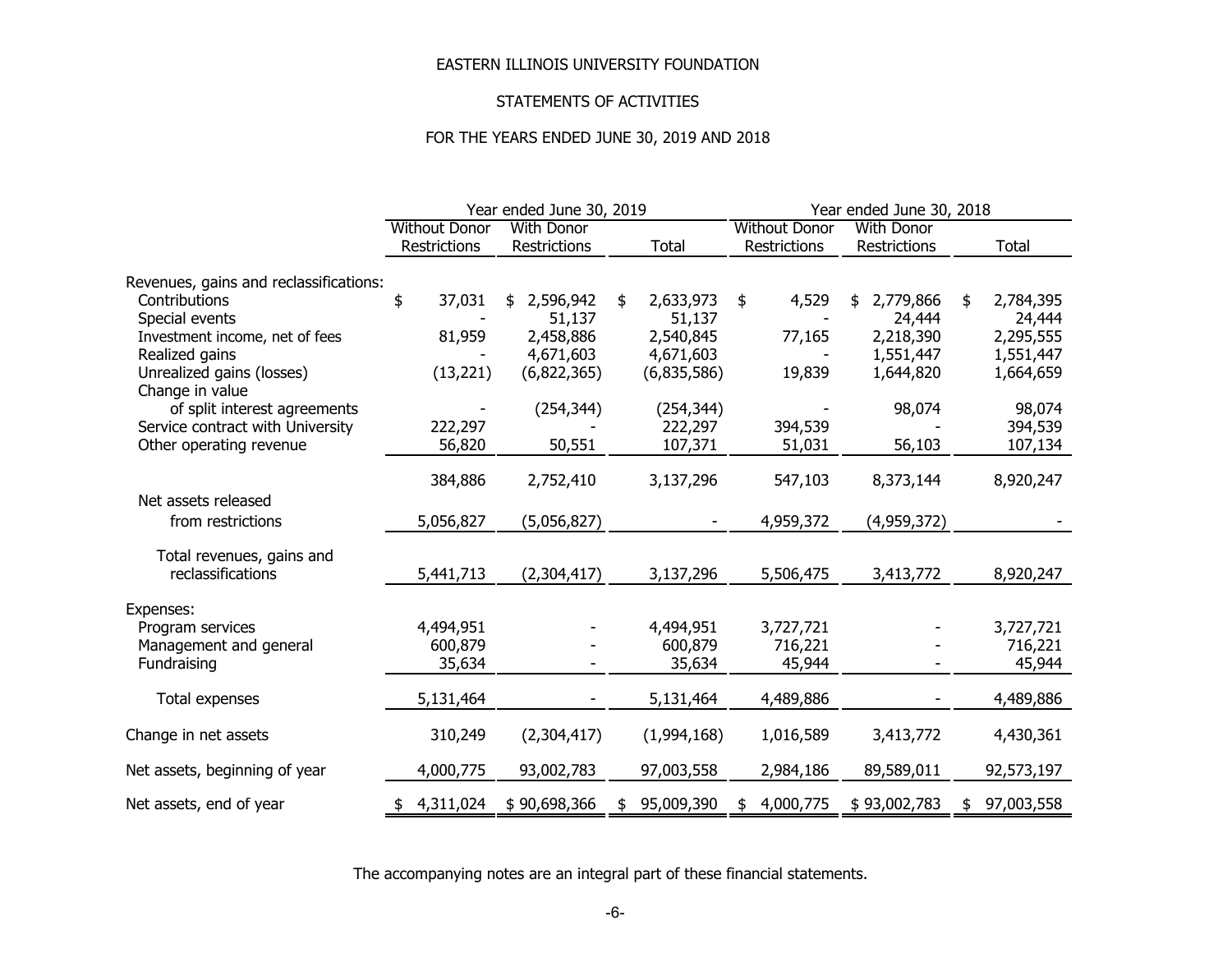### STATEMENTS OF FUNCTIONAL EXPENSES

#### FOR THE YEARS ENDED JUNE 30, 2019 AND 2018

|                                    | Year ended June 30, 2019 |                           |                          |             |                     |                           |             |              |
|------------------------------------|--------------------------|---------------------------|--------------------------|-------------|---------------------|---------------------------|-------------|--------------|
|                                    | Program<br>Services      | Management<br>and General | Fundraising              | Total       | Program<br>Services | Management<br>and General | Fundraising | <b>Total</b> |
| Scholarship awards                 | \$1,189,969              | \$                        | \$                       | \$1,189,969 | \$1,069,632         | \$                        | \$          | \$1,069,632  |
| Personnel services                 | 24,046                   | 378,349                   | 25,431                   | 427,826     | 34,604              | 535,024                   | 30,174      | 599,802      |
| Occupancy                          | 6,103                    | 39,327                    | 1,489                    | 46,919      | 7,367               | 47,069                    | 1,797       | 56,233       |
| Professional fees                  |                          | 66,982                    | $\overline{\phantom{a}}$ | 66,982      | 250                 | 43,191                    |             | 43,441       |
| Software licensing and maintenance | 35,320                   |                           |                          | 35,320      |                     |                           |             |              |
| Telephone expense                  |                          | 10,642                    | 7,386                    | 18,028      |                     | 12,827                    | 6,377       | 19,204       |
| Supplies                           |                          | 13,965                    |                          | 13,965      | 13                  | 5,940                     |             | 5,953        |
| Postage                            |                          | 5,448                     | 762                      | 6,210       |                     | 7,769                     | 6,911       | 14,680       |
| Printing                           |                          | 10,580                    |                          | 10,580      | 1,304               | 8,633                     |             | 9,937        |
| Dues, subscriptions and promotions |                          | 9,911                     | $\overline{\phantom{a}}$ | 9,911       |                     | 4,953                     |             | 4,953        |
| Meetings and receptions            | 2,068                    | 21,510                    |                          | 23,578      | 1,898               | 20,808                    |             | 22,706       |
| Insurance                          | 600                      | 17,664                    | 146                      | 18,410      | 777                 | 17,680                    | 190         | 18,647       |
| Grants to University               | 2,657,123                |                           | $\blacksquare$           | 2,657,123   | 2,596,055           |                           |             | 2,596,055    |
| Distribution per court order       | 578,000                  |                           |                          | 578,000     |                     |                           |             |              |
| Depreciation                       | 1,722                    | 26,501                    | 420                      | 28,643      | 15,821              | 12,327                    | 495         | 28,643       |
| Total functional expenses          | \$4,494,951              | 600,879<br>\$             | \$35,634                 | \$5,131,464 | \$3,727,721         | 716,221<br>\$             | 45,944      | \$4,489,886  |
| Functional expense percentage      | 87.6%                    | 11.7%                     | 0.7%                     | 100.0%      | 83.0%               | 16.0%                     | 1.0%        | 100.0%       |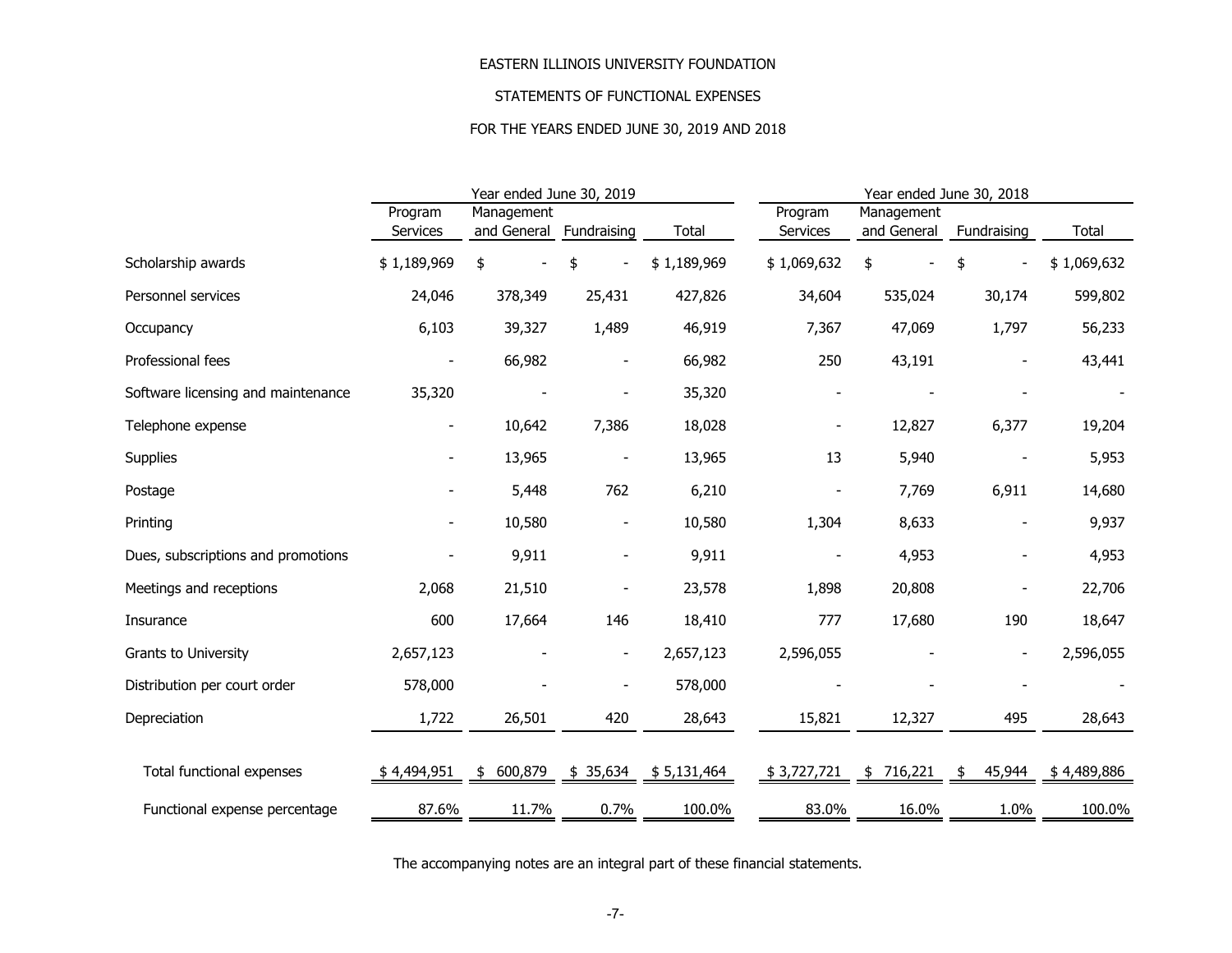# STATEMENTS OF CASH FLOWS

# FOR THE YEARS ENDED JUNE 30, 2019 and 2018

|                                                                                                                                                                                                                       | 2019                                                        | 2018                                                               |
|-----------------------------------------------------------------------------------------------------------------------------------------------------------------------------------------------------------------------|-------------------------------------------------------------|--------------------------------------------------------------------|
| Cash flows from operating activities<br>Contributions, gifts, and pledges<br>Special events                                                                                                                           | \$1,718,768<br>51,137                                       | \$2,388,835<br>24,444                                              |
| Payments of scholarships and grants/awards to others<br>Payments to suppliers, vendors, and others<br>Grants to the University<br>Other receipts                                                                      | (1, 181, 447)<br>(1,002,146)<br>(2,657,123)<br>107,371      | (1, 112, 359)<br>(403, 281)<br>(2,596,055)<br>107,134              |
| Net cash used by operating activities                                                                                                                                                                                 | (2,963,440)                                                 | (1, 591, 282)                                                      |
| <b>Cash flows from financing activities</b>                                                                                                                                                                           |                                                             |                                                                    |
| Private gifts for endowment purposes<br>Payments to annuitants<br>Net cash provided by financing activities                                                                                                           | 959,568<br>(340,713)<br>618,855                             | 565,620<br>(34,969)<br>530,651                                     |
| <b>Cash flows from investing activities</b>                                                                                                                                                                           |                                                             |                                                                    |
| Proceeds from the sale of investments<br>Earnings on investments, net of investment expense<br>Purchase of investments, including reinvested income<br>Net cash provided by investing activities                      | 2,757,021<br>1,980,008<br>(2,997,198)<br>1,739,831          | 2,811,444<br>2,547,793<br>(3,088,854)<br>2,270,383                 |
| Net increase (decrease) in cash and cash equivalents                                                                                                                                                                  | (604, 754)                                                  | 1,209,752                                                          |
| Cash and cash equivalents, beginning of year                                                                                                                                                                          | 9,787,983                                                   | 8,578,231                                                          |
| Cash and cash equivalents, end of year                                                                                                                                                                                | \$9,183,229                                                 | \$9,787,983                                                        |
| Reconciliation of change in net assets to net cash<br>used by operating activities                                                                                                                                    |                                                             |                                                                    |
| Change in net assets<br>Adjustments to reconcile change in net assets to net<br>cash used by operating activities:                                                                                                    | \$ (1,994,168)                                              | \$4,430,361                                                        |
| Depreciation expense<br>Change in split interest receivable<br>Investment income (net of fees)<br>Realized (gain) on sale of investments<br>Unrealized (gain) loss                                                    | 28,643<br>54,633<br>(2,540,845)<br>(4,671,603)<br>6,835,586 | 28,643<br>(54, 654)<br>(2, 295, 555)<br>(1,551,447)<br>(1,664,659) |
| Change in split interest agreements<br>Private gifts for endowment purposes<br>Change in assets and liabilities:                                                                                                      | 254,344<br>(959, 568)                                       | (98, 074)<br>(565, 620)                                            |
| (Increase) decrease in other receivables<br>(Increase) decrease in pledges receivable<br>(Increase) decrease in prepaid expense<br>Increase (decrease) in accounts payable<br>Increase (decrease) in deferred revenue | (304)<br>(8,041)<br>(2, 382)<br>42,190<br>(1, 925)          | (19, 737)<br>242,451<br>(8, 293)<br>(36, 698)<br>2,000             |
| Net cash used by operating activities                                                                                                                                                                                 | \$ (2,963,440)                                              | \$ (1,591,282)                                                     |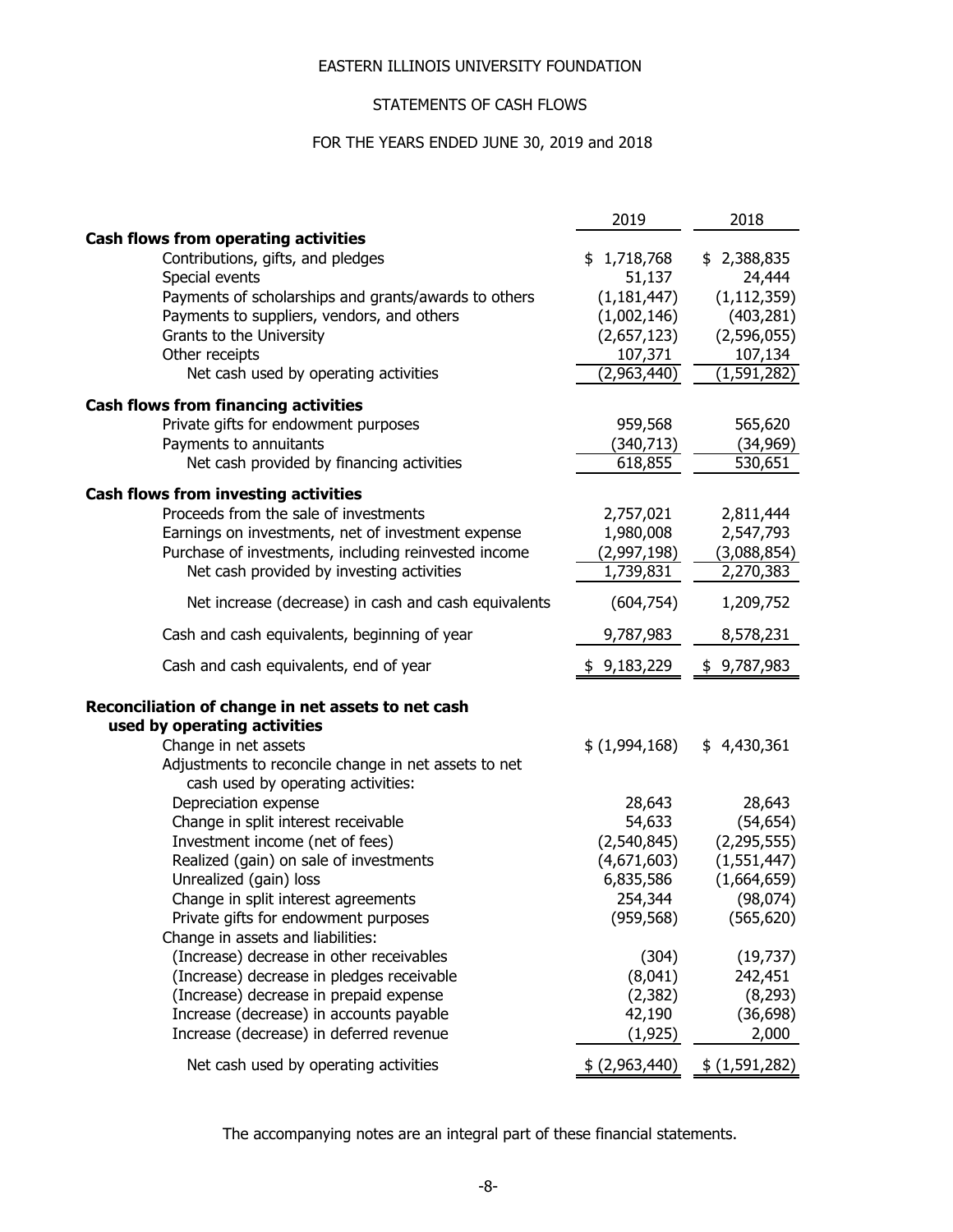### NOTES TO THE FINANCIAL STATEMENTS

#### FOR THE YEARS ENDED JUNE 30, 2019 AND 2018

# **1 SUMMARY OF SIGNIFICANT ACCOUNTING POLICIES**

A summary of the significant accounting policies applied in the accompanying financial statements are as follows:

#### **Nature of Operations**

Eastern Illinois University Foundation (the Foundation), located in Charleston, Illinois, was incorporated under the laws of the State of Illinois as a not-for-profit organization. The primary function of the Foundation is to assist in developing and increasing the facilities of Eastern Illinois University for broader educational opportunities for its students, alumni, and citizens of the State of Illinois by encouraging gifts of money, property, works of art, and other materials having educational, artistic, or historical value. These gifts are to be administered with the primary objective of serving purposes other than those for which the State of Illinois ordinarily makes sufficient appropriations.

#### **Financial Reporting Entity**

The Foundation is a component unit of Eastern Illinois University, and the Foundation's financial statements are also included as part of Eastern Illinois University's financial statements and the State of Illinois Comprehensive Annual Financial Report.

#### **Method of Accounting**

The financial statements have been prepared on the accrual basis of accounting in accordance with accounting principles generally accepted in the United States of America.

#### **Basis of Presentation**

The financial statement presentation follows Financial Accounting Standards Board (FASB) Accounting Standards Codification (ASC) 958 "Not-for-Profit Entities." Under FASB ASC 958, the Foundation is required to report information regarding its financial position and activities according to two classes of net assets: without donor restrictions and with donor restrictions. Net assets with donor restrictions can be temporary in nature, which includes contributed net assets for which donor imposed time and/or purpose restrictions have not been met. Other donor-imposed restrictions are permanent in nature, which includes contributed net assets which require, by donor restriction, that the corpus be invested in perpetuity and only the income be made available for program operations in accordance with donor restrictions.

#### **Cash and Cash Equivalents**

For purposes of the statements of cash flows, the Foundation considers all highly liquid investments with an original maturity of three months or less to be cash equivalents. Funds invested through the Illinois Funds are considered cash equivalents.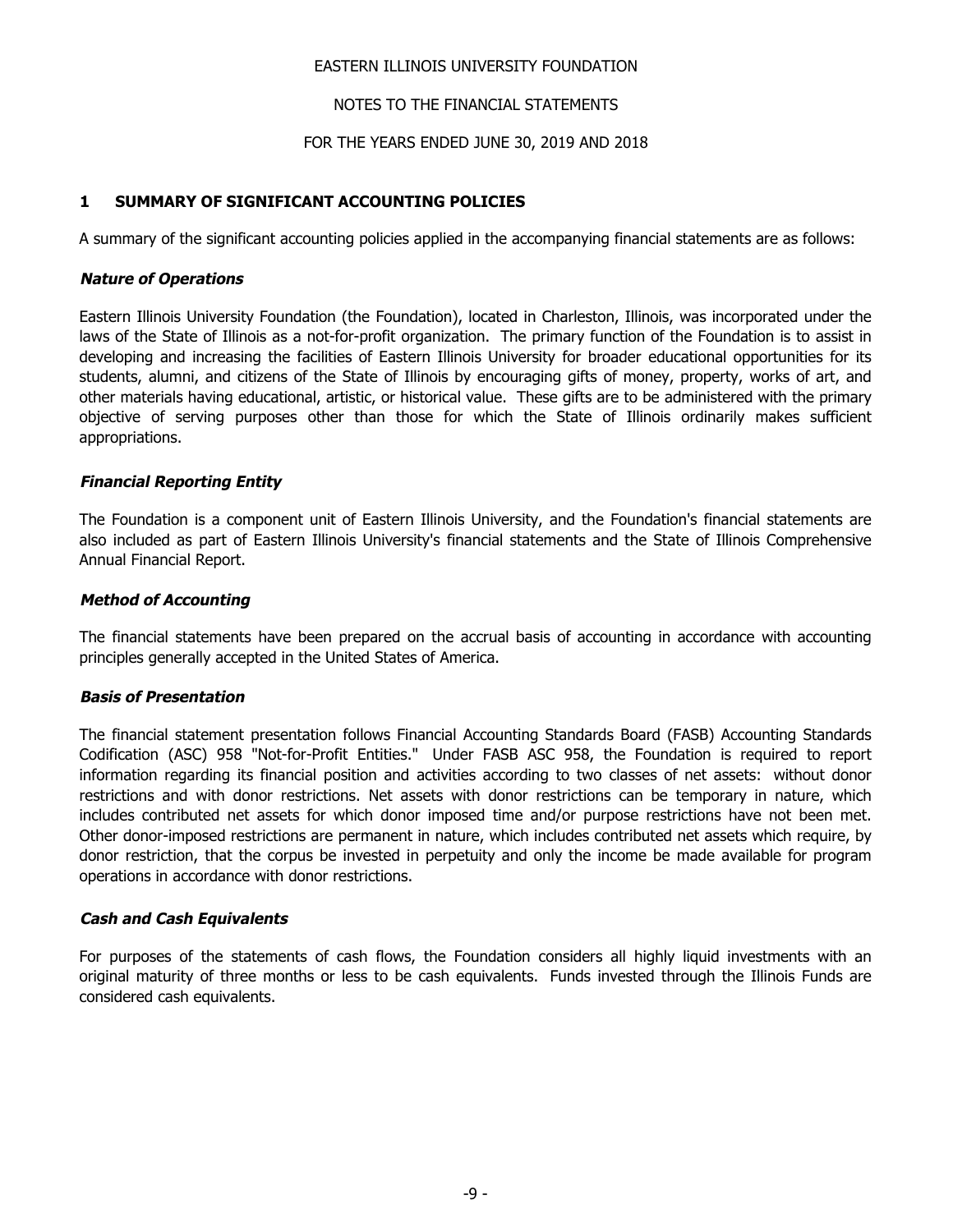### NOTES TO THE FINANCIAL STATEMENTS, CONTINUED

FOR THE YEARS ENDED JUNE 30, 2019 AND 2018

# **1 SUMMARY OF SIGNIFICANT ACCOUNTING POLICIES - Continued**

# **Investments**

The Foundation is authorized by the Board of Directors to invest funds in compliance with stated investment policies. Investments are carried at their fair value, as determined by quoted market prices for investments that have readily available fair value. For investments for which a readily determinable fair value does not exist (e.g. private equities and alternative investments), the investments are valued at estimated fair values based on information provided by the fund managers. Because of the inherent uncertainty of valuation relating to the Foundation's investments in investee funds and their underlying investments, the estimate of fair value may differ from the values that would have been used had a ready market existed, and any difference could be material.

If a donor has not provided specific instructions, Illinois Compiled Statutes (760 ILCS 51/4) permits the Board of Directors to authorize for expenditure the net appreciation (realized and unrealized) of the investments of endowment funds. When administering its power to spend net appreciation, the Board of Directors is required to consider the Foundation's long-term and short-term needs, present and anticipated financial requirements, expected total return on its investments, price-level trends, and general economic conditions. Any net appreciation that is spent is required to be spent for the purposes for which the endowment was established.

The long-term objective of the endowment funds, as determined by the Board of Directors, is to achieve a total return in excess of its current spending rate policy over a twenty-year time horizon. The current rate of the spending rate policy is 5% per year, comprised of a 4.25% spending rate and 0.75% for administrative expenses. In addition to achieving the 5% spending rate policy, the policy asset allocation is designed to cover the costs of inflation, investment management/consulting fees, and other related costs. The spending allowance calculation is determined by taking the spending rate (currently 5%) times the investment portfolio's trailing twelve-quarter average market value, as of June 30th of each year. Any remaining return over the 5% spending rate will be retained for use in future years.

The Foundation maintains pooled investment accounts for its endowments and charitable gift annuities. Investment income and realized and unrealized gains and losses from securities in the pooled investment accounts are allocated monthly to the individual endowments and charitable gift annuities based on the relationship of the total fair value of the pooled investment accounts, as adjusted for additions to or deductions from those accounts.

#### **Receivables**

Unconditional promises to give (pledges) are recorded as an asset and contribution in the period in which they are received. Conditional promises to give are recorded in the period in which conditions have been met or it is deemed that it is remote that the condition will not be met. Matching gift expectances are not accrued as receivable but are recognized upon receipt.

Promises to give that are collectable beyond one year are recorded at fair value of their estimated future cash flows. Pledges have been adjusted for all known uncollectible amounts and no allowance for bad debts is considered necessary for the years ended June 30, 2019 and 2018.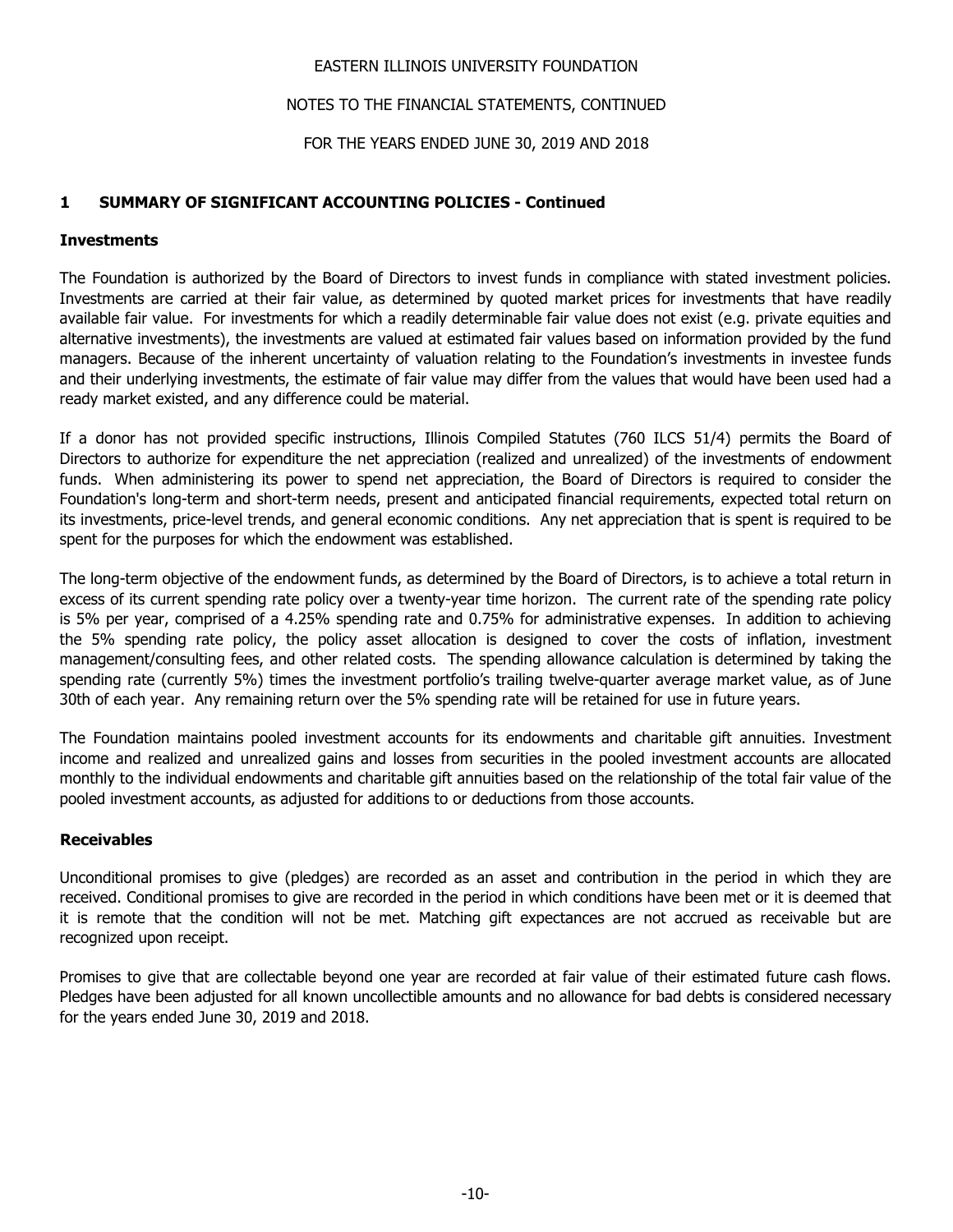#### NOTES TO THE FINANCIAL STATEMENTS, CONTINUED

FOR THE YEARS ENDED JUNE 30, 2019 AND 2018

#### **1 SUMMARY OF SIGNIFICANT ACCOUNTING POLICIES - Continued**

#### **Split-Interest Agreements**

Split-interest agreements are valued at fair value at the time of donation with a corresponding liability recorded for the present value of the expected payments due to the donors or third-party beneficiaries with the difference recorded as contributions in the net asset type based on the donor's restriction. On an annual basis, the Foundation revalues the liability to make distributions to the designated beneficiaries based on actuarial assumptions. Adjustments to reflect the present value of the estimated annuity payments and changes in actuarial assumptions are included in the statements of activities.

#### **Beneficial Interest in Split-Interest Agreements**

The Foundation is the beneficiary of certain split-interest agreements held by independent trustees. Contribution revenue is recognized at the date a trust has been established with an initial valuation based on the expected present value of the Foundation's interest in a trust's assets. Present value computations consider, among other factors, appropriate interest rates and estimated donor mortality which are assessed annually for reasonableness. Subsequent to initial valuation, changes are recognized separately in the statements of activities.

#### **Beneficial Interest in Trusts**

The Foundation recognizes beneficial interest in trusts as contribution income upon receipt based on the Foundation's share of fair value of the underlying trust assets. Subsequent to initial contribution recognition, changes in fair value of the underlying trust assets are recognized separately in the statements of activities.

#### **Property and Equipment**

Property and equipment are recorded at cost at the date of acquisition, or fair market value at the date of donation in the case of gifts. The Foundation's capitalization threshold for property and equipment is as follows: equipment \$5,000 or greater, land \$100,000 or greater, buildings \$100,000 or greater, and building improvements \$25,000 or greater.

Renovations to buildings and equipment that significantly increase the value or extend the useful life of the asset are capitalized in accordance with the capitalization policy described above. Routine repairs and maintenance are charged to operating expense in the year in which the expense was incurred.

Depreciation is computed using the straight-line method over the estimated useful lives of the assets, generally 50 years for buildings, 15 to 20 years for building improvements and 4 to 7 years for equipment.

#### **Impairment of Long-Lived Assets**

The Foundation reviews long-lived assets for impairment whenever events or changes in circumstances indicate the carrying amount of an asset may not be recoverable. Recoverability of assets to be held and used is measured by a comparison of the carrying amount of an asset to future undiscounted net cash flows expected to be generated by the asset. If such assets are considered to be impaired, the impairment to be recognized is measured by the amount by which the carrying amount of the assets exceeds the fair market value of the assets. Assets to be disposed of are reported at the lower of carrying amount or fair value less costs to sell.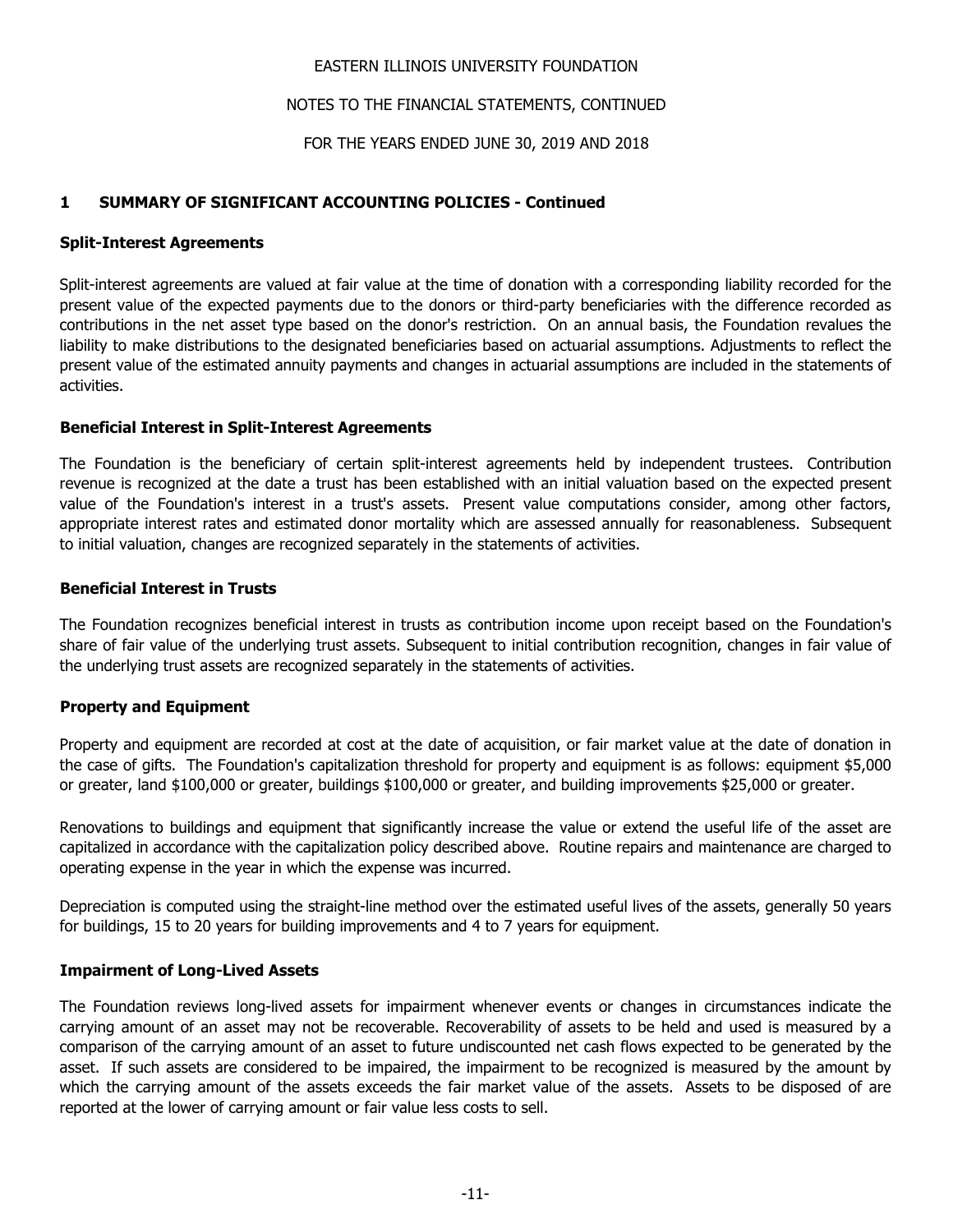#### NOTES TO THE FINANCIAL STATEMENTS, CONTINUED

FOR THE YEARS ENDED JUNE 30, 2019 AND 2018

## **1 SUMMARY OF SIGNIFICANT ACCOUNTING POLICIES - Continued**

#### **Cash Surrender Value of Life Insurance**

Cash surrender value of life insurance represents the surrender value of insurance policies where donors have transferred ownership of the policies to the Foundation, and the Foundation is named as beneficiary. Life insurance policies are carried at net cash surrender value. Changes in value (realized and unrealized) are recorded in the statements of activities.

#### **Panther Club**

The purpose of the Panther Club, a division of the Foundation, is to raise funds for the University's Athletic Department. The amounts raised are recorded as gifts. The costs of the Panther Club are paid through its fund-raising activities.

#### **Contributions and Net Assets**

Contributions are recognized at fair value in the period in which the pledges are made. Contributions received are distinguished between those that increase net assets with donor restrictions and without donor restrictions. Net assets with donor restrictions result from donor restrictions that the contributions are to be used for restricted purposes. When the restriction has been met, the net assets with donor restrictions are released to net assets without donor restrictions.

#### **Contributed Assets and Services**

Real estate and other objectively measurable assets that are available for financial support are recorded at their fair value at the date of contribution. Non-monetary assets, art objects, equipment, and various services contributed directly to Eastern Illinois University through the Foundation for direct benefit of a Eastern Illinois University department are not included in the financial statements, although donors receive recognition for such contributions.

The value of contributed services of a number of volunteers is not reflected in the financial statements since the services are not specialized services that would otherwise be purchased.

#### **Fair Value of Financial Instruments**

The carrying amounts of cash and cash equivalents and accounts payable and other liabilities approximate fair value due to the short maturity of these financial instruments. Receivables are initially recorded at fair value using an appropriate discount rate and approximate fair value at year-end. Investments, assets held under split-interest agreements, beneficial interest in split-interest agreements, beneficial interest in trusts, and obligations under split-interest agreements are carried at fair value.

#### **Use of Estimates**

The preparation of financial statements in conformity with accounting principles generally accepted in the United States of America requires management to make estimates and assumptions that affect the reported amounts of assets and liabilities and contingent assets and liabilities at the date of the financial statements. Actual results could differ from those estimates.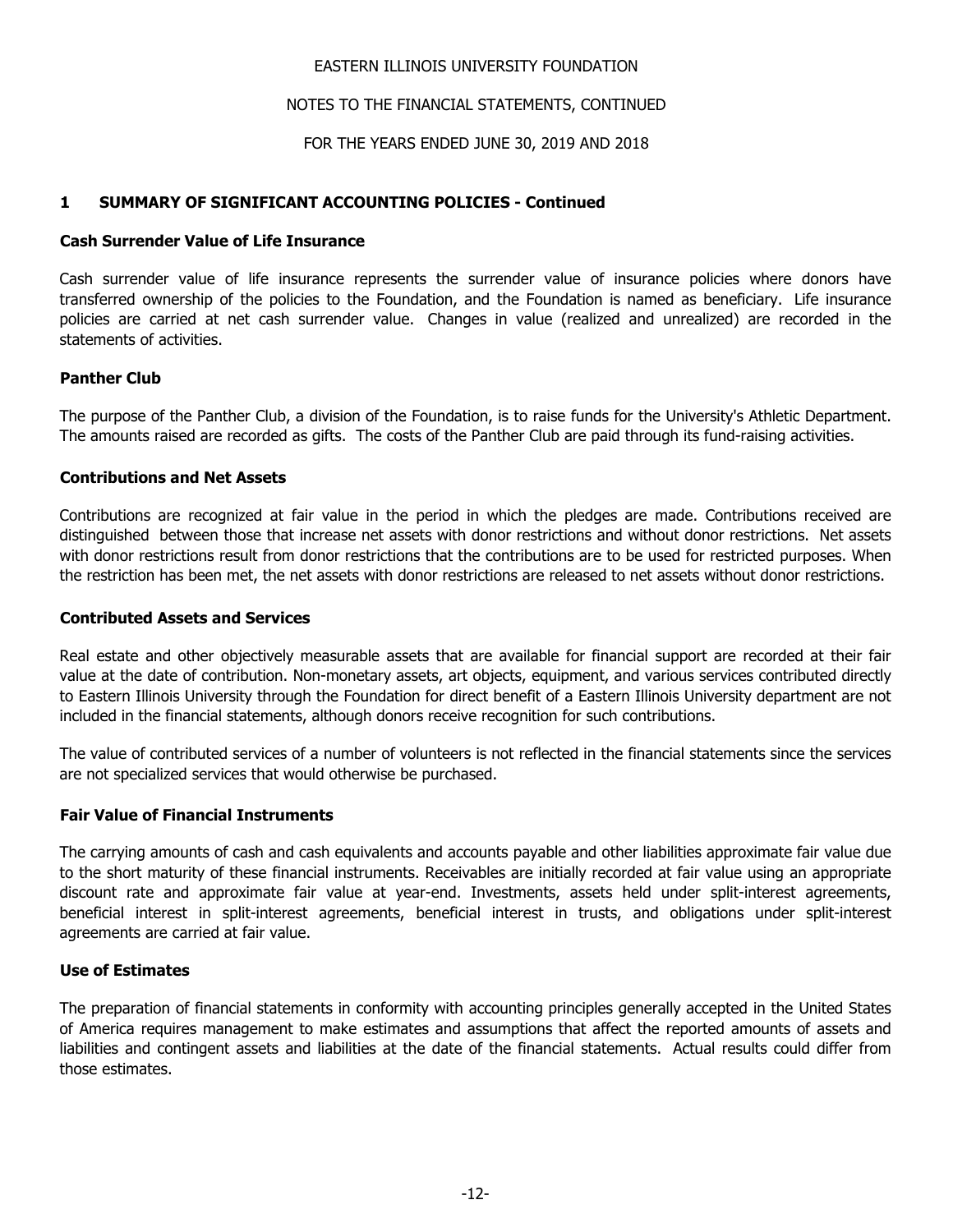#### NOTES TO THE FINANCIAL STATEMENTS, CONTINUED

FOR THE YEARS ENDED JUNE 30, 2019 AND 2018

## **1 SUMMARY OF SIGNIFICANT ACCOUNTING POLICIES - Continued**

#### **Income Taxes**

The Foundation is a non-profit corporation and is exempt from income taxes under Section 501(c)(3) of the Internal Revenue Code and has been determined not to be a private Foundation.

#### **Accounting for Uncertain Tax Positions**

The Foundation accounts for uncertainty in income taxes in accordance with FASB ASC 740-10, which provides guidance for the financial statement recognition, measurement, and disclosure of uncertain tax positions when it is more likely than not that the positions will be sustained upon examination of tax authorities.

The Foundation files informational returns in the U.S. federal jurisdiction and the State of Illinois. The Foundation's federal and state informational returns are subject to possible examination by the regulatory authorities until the related statutes of limitations on those information returns have expired. The Foundation is not currently under an examination by those regulatory authorities. As of June 30, 2019, the Foundation has no unrecognized tax benefits.

#### **Functional Expense Allocation**

The financial statements report certain categories of expenses that are attributable to program or supporting functions of the Foundation. The Foundation uses a percentage of time spent on the direct conduct or supervision of programs that fulfill the Foundation's mission compared to the time spent on administrative duties to allocate salaries. Depreciation and insurance expenses are allocated based on the percentage of the employee's time spent on the direct conduct or supervision of program services. All other program and supporting service allocations are determined by management on an equitable basis.

#### **Reclassifications**

Certain amounts in the prior year financial statements have been reclassified for comparative purposes to conform with the presentation in the current year financial statements.

# **2 CONCENTRATION OF CREDIT RISK**

Custodial credit risk is the risk that in the event of a bank failure, deposits may not be returned. The Foundation's cash and cash equivalents on the statements of financial position total \$9,183,229 and \$9,797,983 at June 30, 2019 and 2018, respectively. The cash deposits are held with Eastern Illinois University, with the majority of the cash balances being held with The Illinois Funds. Investments in The Illinois Funds, a money market pool created by the Illinois State Legislature under the control of the Illinois State Treasurer, is reported at \$1 per share value, which equals the Foundation's fair value of the pool.

Carrying amount of cash and cash equivalents at June 30:

|                                        | 2019       |          | 2018      |
|----------------------------------------|------------|----------|-----------|
| Unrestricted cash and cash equivalents | 809.884 \$ |          | 795,676   |
| Restricted cash and cash equivalents   | 8,373,345  |          | 8,992,307 |
|                                        | 9,183,229  | <b>S</b> | 9,787,983 |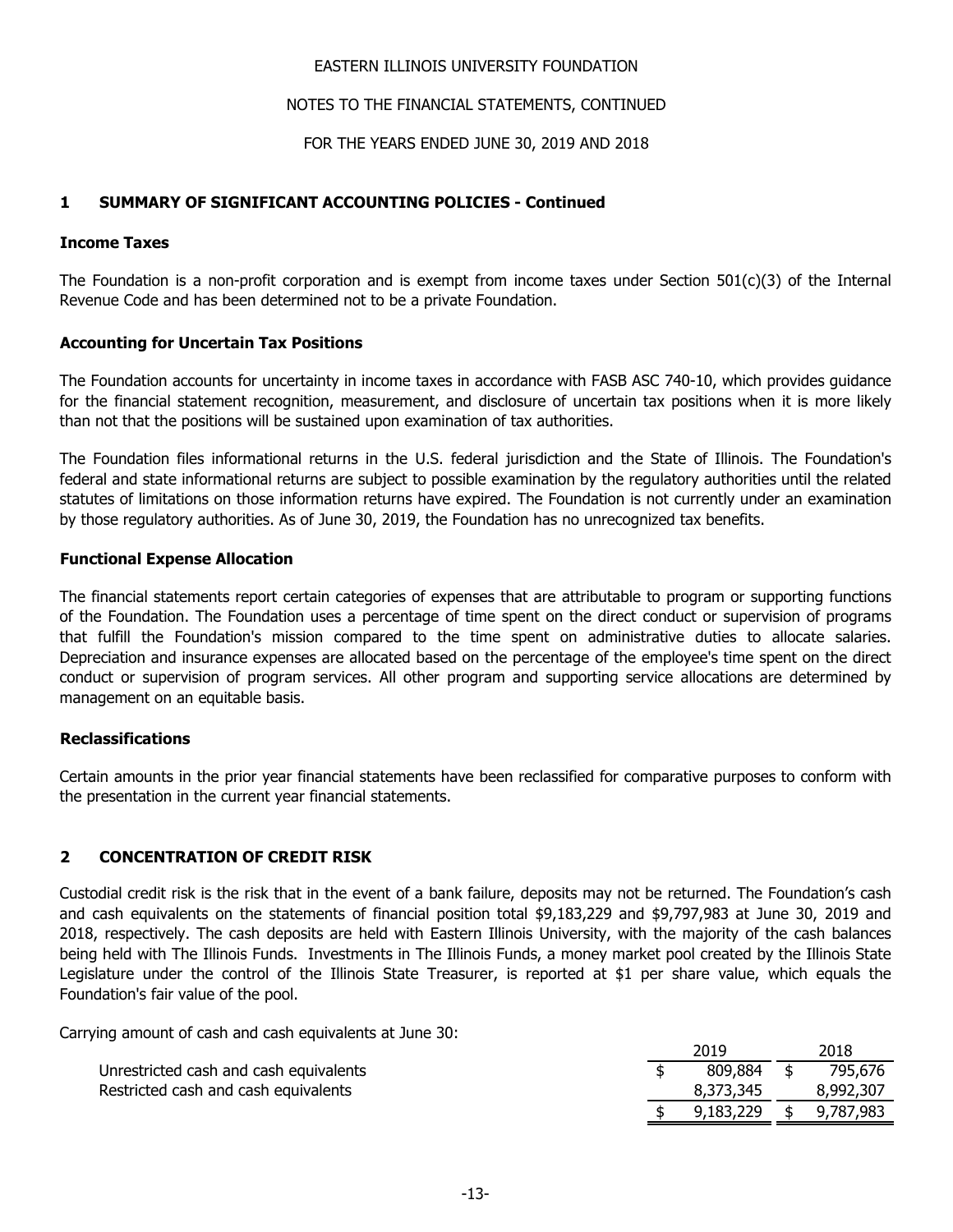### NOTES TO THE FINANCIAL STATEMENTS, CONTINUED

FOR THE YEARS ENDED JUNE 30, 2019 AND 2018

## **3 INVESTMENTS**

Investments at June 30, consisted of the following:

|                                                                   | 2019            | 2018             |
|-------------------------------------------------------------------|-----------------|------------------|
| Cash and cash equivalents (money market mutual funds)             | \$<br>1,169,252 | \$<br>1,222,378  |
| Investments administered by Charles Schwab & Co., Inc.            |                 |                  |
| Open Ended Mutual Bond funds                                      | 10,411,451      | 9,011,423        |
| Open Ended Mutual Equity funds                                    | 22,814,584      | 42,034,091       |
| Corporate Equity - Student Investment                             | 316,234         | 339,353          |
| Fixed Income - Student Investment                                 | 990             | 980              |
| Alternative Investments                                           |                 |                  |
| Investments administered by Corbin Pinehurst                      | 4,040,752       | 7,669,140        |
| Investments administered by Mercer                                | 1,102,194       | 9,372,077        |
| Investments administered by Neuberger Berman                      | 1,555,150       | 1,158,786        |
| Investments administered by Park Street Capital                   | 431,417         | 555,508          |
| Investments administered by Goldman Sachs                         | 192,420         | 281,146          |
| Investments administered by Portfolio Advisors                    | 2,492,450       | 2,315,827        |
| Investments administered by Montauk                               | 186,517         | 233,486          |
| Investments administered by Copper Rock                           |                 | 2,380,660        |
| Investments administered by Harvest                               | 1,456,483       |                  |
| Investments administered by RWC Emerging Markets                  | 4,447,250       |                  |
| Investments administered by ABS                                   | 3,473,354       |                  |
| Investments administered by BlackRock                             | 4,169,852       |                  |
| Investments administered by Evanston                              | 4,262,467       |                  |
| Investments administered by FEG Select                            | 12,853,183      |                  |
| Cash surrender value of life insurance                            | 179,434         | 135,971          |
| Investment in real estate                                         | 3,354,546       | 3,354,546        |
| Beneficial interest in split-interest agreements                  | 3,928,859       | 4,180,463        |
| Beneficial interest in trusts                                     | 1,298,046       | 1,306,495        |
|                                                                   | 84,136,885      | \$<br>85,552,330 |
|                                                                   |                 |                  |
| Total investment return is comprised of the following at June 30: | 2019            | 2018             |
| Interest and dividends                                            | \$<br>2,694,142 | \$<br>2,426,230  |
| Investment fees                                                   | (153, 297)      | (130, 675)       |
| Realized investment gains                                         | 4,671,603       | 1,551,447        |
| Unrealized investment gains (losses)                              | (6,835,586)     | 1,664,659        |
| Net investment gain                                               | \$<br>376,862   | \$<br>5,511,661  |
|                                                                   |                 |                  |

#### **4 ASSETS HELD AND OBLIGATIONS UNDER SPLIT-INTEREST AGREEMENTS**

Split-interest agreements are agreements where donors enter into a trust or other arrangement under which the Foundation is the beneficiary. Charitable gift annuities are agreements in which the Foundational accepts a contribution and agrees to an obligation to make periodic stipulated payments to donors or third-party beneficiaries of a specified time. Charitable lead trust are agreements in which the Foundation accepts contribution and receives all income generated by the investment during the life of the donor. Upon death of the donor, the annuity is then transferred to the beneficiary.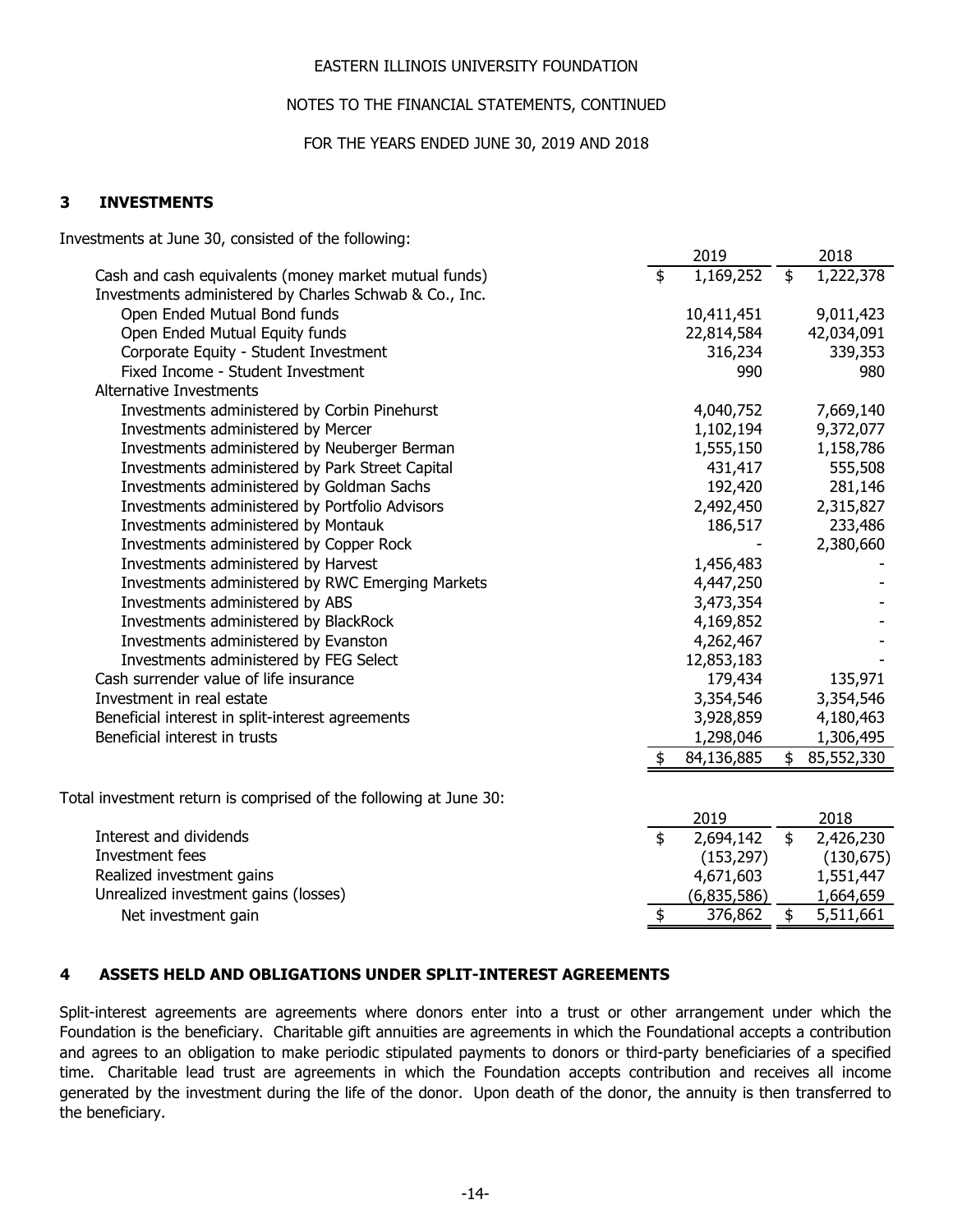#### NOTES TO THE FINANCIAL STATEMENTS, CONTINUED

FOR THE YEARS ENDED JUNE 30, 2019 AND 2018

#### **4 ASSETS HELD AND OBLIGATIONS UNDER SPLIT-INTEREST AGREEMENTS - Continued**

On an annual basis, the Foundation revalues the liability to make distributions to the designed beneficiaries based on actuarial assumptions. Adjustments to reflect the present value of the estimated annuity payments and changes in actuarial assumptions are included in the statements of activities. The present value of estimated future payments is calculated using an actuarial discount rate and applicable mortality tables.

Assets held under split-interest agreements consist of the following at June 30:

|                                                                                     | 2019      |   | 2018    |
|-------------------------------------------------------------------------------------|-----------|---|---------|
| Charitable remainder trust<br>Cash and cash equivalents (money market mutual funds) | \$<br>221 | S | 11,404  |
| Mutual bond funds                                                                   | 40,296    |   | 343,618 |
| Mutual equity funds                                                                 | 75,471    |   | 95,263  |
|                                                                                     | 115,988   |   | 450,285 |
| Charitable gift annuities                                                           |           |   |         |
| Cash and cash equivalents (money market mutual funds)                               |           |   |         |
| Mutual bond funds                                                                   | 82,574    |   | 88,168  |
| Mutual equity funds                                                                 | 75,120    |   | 79,522  |
|                                                                                     | 157,699   |   | 167,690 |
| Total assets held under split-interest agreements                                   | 273,687   |   | 617,975 |

## **5 BENEFICIAL INTEREST IN TRUSTS**

As of June 30, 2019 and 2018, the Foundation has recorded its beneficial interest in two charitable trusts. In one of the trusts, the Foundation has a one-quarter interest in the earnings of the trust and the Foundation has a one-sixth interest in the earnings of the other trust.

The beneficial interest in the trusts is valued at the lower of the fair value of the underlying assets or the estimated value of the expected future cash flows. The value of these interests are \$1,298,046 and \$1,306,495 at June 30, 2019 and 2018, respectively. The trustee does not have variance power to redirect the interest in the trust to other entities. The net decrease in the value of the beneficial interest in trust totaled (\$8,449) and (\$39,973) for the years ended June 30, 2019 and 2018, respectively.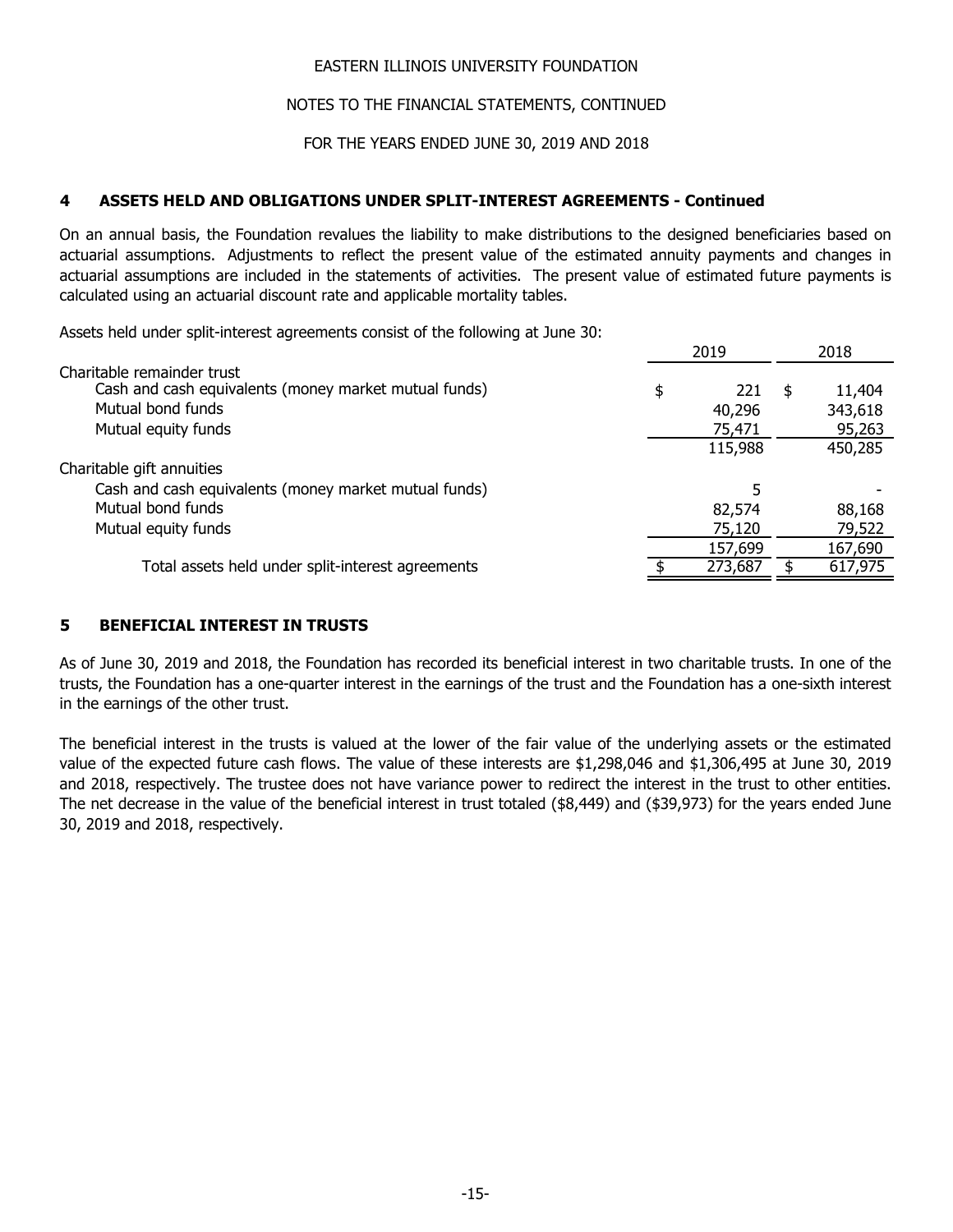#### NOTES TO THE FINANCIAL STATEMENTS, CONTINUED

FOR THE YEARS ENDED JUNE 30, 2019 AND 2018

# **6 BENEFICIAL INTEREST IN SPLIT-INTEREST AGREEMENTS**

The Foundation has been named the beneficiary of one charitable lead unitrust and three charitable remainder trusts which are managed by third parties. Under the terms of the charitable lead unitrust, the third-party trustee pays 6% of the fair market value of the trust at December 31, annually, to eight organizations, of which the Foundation receives 20.125% of this annual distribution, during the agreement's terms.

The Foundation is the beneficiary of a 5% interest of two of the charitable remainder trusts' assets. The value of these interest are \$3,928,859 and \$4,180,463 at June 30, 2019 and 2018, respectively. Upon the death of the survivor beneficiary, both of the charitable remainder unitrusts will mature and these assets will be distributed to the Foundation. The third charitable remainder unitrust has the Foundation listed as the sole beneficiary upon the death of the surviving beneficiary. The net increase (decrease) in the value of the split-interest agreements totaled (\$251,604) and \$8,150 for the years ended June 30, 2019 and 2018, respectively.

# **7 FAIR VALUE MEASUREMENTS**

The Foundation follows FASB ASC 820-10 "Fair Value Measurements," which provides a framework for measuring fair value under accounting principles generally accepted in the United States of America. FASB ASC 820-10 defines fair value as the exchange price that would be received for an asset or paid to transfer a liability in an orderly transaction between market participants on the measurement date. FASB ASC 820-10 requires that valuation techniques maximize the use of observable inputs and minimize the use of unobservable inputs. FASB ASC 820-10 also establishes a fair value hierarchy, which prioritizes the valuation inputs into three broad levels as described below.

- Level 1 Inputs to the valuation methodology derived from unadjusted quoted prices for identical assets or liabilities in active markets.
- Level 2 Other observable inputs including quoted prices for similar assets or liabilities in active or inactive markets, and inputs that are principally derived from or corroborated by observable market data by correlation or other means.
- Level 3 Inputs to the valuation methodology which are unobservable and significant to the fair value measurements. These inputs are only used when Level 1 or Level 2 inputs are not available.

During fiscal years 2019 and 2018, there were no changes in valuation techniques that would have a significant impact on the results.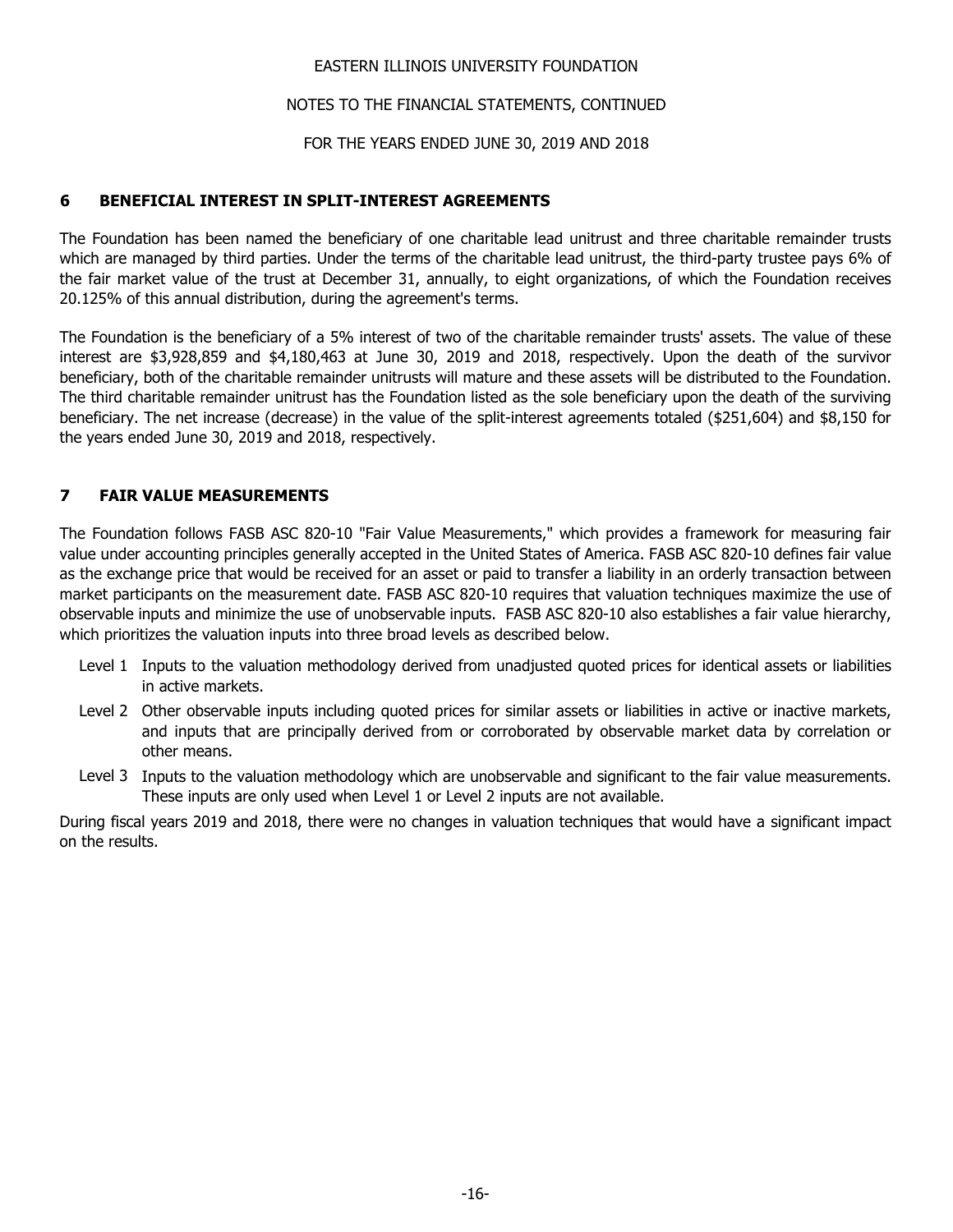# NOTES TO THE FINANCIAL STATEMENTS, CONTINUED

FOR THE YEARS ENDED JUNE 30, 2019 AND 2018

# **7 FAIR VALUE MEASUREMENTS - Continued**

|                                                      |                 | Quoted Prices in      |                   |                 |
|------------------------------------------------------|-----------------|-----------------------|-------------------|-----------------|
|                                                      |                 | <b>Active Markets</b> | Significant Other | Significant     |
|                                                      |                 | for Identical         | Observable        | Unobservable    |
|                                                      |                 | Assets                | Inputs            | Inputs          |
| Investments by fair value level                      | June 30, 2019   | (Level 1)             | (Level 2)         | (Level 3)       |
| Money market mutual funds                            | 1,169,026<br>\$ | \$<br>1,169,026       | \$                | \$              |
| Mutual bond funds                                    | 10,288,581      | 10,288,581            |                   |                 |
| Mutual equity funds                                  | 22,663,993      | 22,663,993            |                   |                 |
| Common stocks                                        | 316,234         | 316,234               |                   |                 |
| Corporate bonds                                      | 990             | 990                   |                   |                 |
| Total investments by fair value level                | 34,438,824      | \$<br>34,438,824      | \$<br>۰           | \$              |
|                                                      |                 |                       |                   |                 |
| Investments measured at the net asset<br>value (NAV) |                 |                       |                   |                 |
| Pinehurst Institutional, Ltd.                        | 4,040,752       |                       |                   |                 |
| Park Street Capital Private Equity Funds VII, LP     | 245,607         |                       |                   |                 |
| Park Street Natural Resources Fund IV                | 185,810         |                       |                   |                 |
| Portfolio Advisors Private Equity Fund VI            | 647,058         |                       |                   |                 |
| Portfolio Advisors Private Equity Fund VII           | 584,803         |                       |                   |                 |
| Portfolio Advisors Private Equity Fund VIII          | 1,260,589       |                       |                   |                 |
| Mercer Private Investment Partners III               | 1,102,194       |                       |                   |                 |
| Goldman Sachs & Company GS Distressed                |                 |                       |                   |                 |
| Opportunities Fund IV, L.P.                          | 192,420         |                       |                   |                 |
| Montauk TriGuard V                                   | 186,517         |                       |                   |                 |
| Neuberger Berman Secondary Opportunities<br>Fund III | 275,116         |                       |                   |                 |
| Neuberger Berman Crossroads Fund XXI                 | 1,280,034       |                       |                   |                 |
| PIMCO RAE International Equity (FEG Select)          | 5,249,595       |                       |                   |                 |
| PIMCO RAE US Equity (FEG Select)                     | 7,603,588       |                       |                   |                 |
| Harvest MLP Income Fund II                           | 1,456,483       |                       |                   |                 |
| <b>RWC Emerging Markets</b>                          | 4,447,250       |                       |                   |                 |
| ABS Offshore SPC Global                              | 3,473,354       |                       |                   |                 |
| <b>BlackRock Appreciation Fund IV</b>                | 4,169,852       |                       |                   |                 |
| Evanston Weatherlow Offshore Fund, Ltd Class IA      | 4,262,467       |                       |                   |                 |
| Total investments measured at the NAV                | 40,663,489      |                       |                   |                 |
| Total investments                                    | \$75,102,313    |                       |                   |                 |
| Assets held under split-interest                     |                 |                       |                   |                 |
| agreements measured at fair value                    |                 |                       |                   |                 |
| Money market mutual funds                            | \$<br>226       |                       |                   |                 |
| Mutual bond funds                                    | 122,870         |                       |                   |                 |
| Mutual equity funds                                  | 150,591         |                       |                   |                 |
|                                                      | 273,687         |                       |                   |                 |
| Beneficial interests in trusts                       |                 |                       |                   | \$<br>1,298,046 |
| Beneficial interests in split-interest agreements    |                 |                       |                   | 3,928,859       |
| Obligations under split-interest agreements          |                 |                       |                   | (124, 074)      |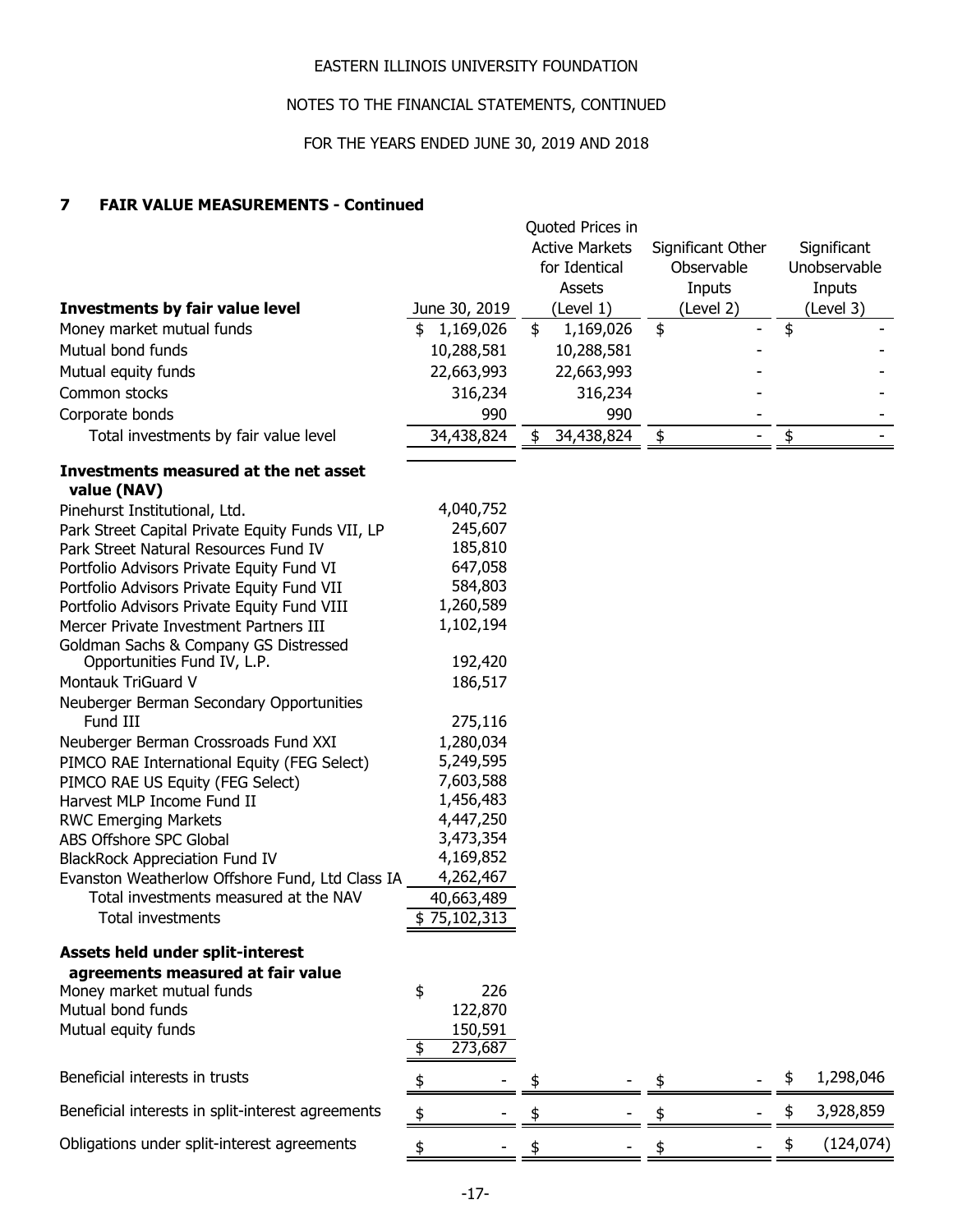# NOTES TO THE FINANCIAL STATEMENTS, CONTINUED

FOR THE YEARS ENDED JUNE 30, 2019 AND 2018

### **7 FAIR VALUE MEASUREMENTS - Continued**

|                                                      |                 | Quoted Prices in      |                   |                  |
|------------------------------------------------------|-----------------|-----------------------|-------------------|------------------|
|                                                      |                 | <b>Active Markets</b> | Significant Other | Significant      |
|                                                      |                 | for Identical         | Observable        | Unobservable     |
|                                                      |                 | Assets                | Inputs            | Inputs           |
| <b>Investments by fair value level</b>               | June 30, 2018   | (Level 1)             | (Level 2)         | (Level 3)        |
| Money market mutual funds                            | 1,210,974<br>\$ | \$<br>1,210,974       | \$                | \$               |
| Mutual bond funds                                    | 8,579,637       | 8,579,637             |                   |                  |
| Mutual equity funds                                  | 41,859,306      | 41,859,306            |                   |                  |
| Common stocks                                        | 339,353         | 339,353               |                   |                  |
| Corporate bonds                                      | 980             | 980                   |                   |                  |
| Total investments by fair value level                | 51,990,250      | \$<br>51,990,250      | \$                | \$               |
| Investments measured at the net asset<br>value (NAV) |                 |                       |                   |                  |
| Pinehurst Institutional, Ltd.                        | 7,669,140       |                       |                   |                  |
| Park Street Capital Private Equity Funds VII, LP     | 316,238         |                       |                   |                  |
| Park Street Natural Resources Fund IV                | 239,270         |                       |                   |                  |
| Portfolio Advisors Private Equity Fund VI            | 758,997         |                       |                   |                  |
| Portfolio Advisors Private Equity Fund VII           | 581,336         |                       |                   |                  |
| Portfolio Advisors Private Equity Fund VIII          | 975,494         |                       |                   |                  |
| Mercer Hedge Fund                                    | 8,257,957       |                       |                   |                  |
| Mercer Private Investment Partners III               | 1,114,120       |                       |                   |                  |
| Goldman Sachs & Company GS Distressed                |                 |                       |                   |                  |
| Opportunities Fund IV, L.P.                          | 281,146         |                       |                   |                  |
| Montauk TriGuard V                                   | 233,486         |                       |                   |                  |
| Neuberger Berman Secondary Opportunities             |                 |                       |                   |                  |
| Fund III                                             | 305,629         |                       |                   |                  |
| Neuberger Berman Crossroads Fund XXI                 | 853,157         |                       |                   |                  |
| Copper Rock International Small Cap                  | 2,380,660       |                       |                   |                  |
| Total investments measured at the NAV                | 23,966,630      |                       |                   |                  |
| Total investments                                    | 75,956,880      |                       |                   |                  |
| Assets held under split-interest                     |                 |                       |                   |                  |
| agreements measured at fair value                    |                 |                       |                   |                  |
| Money market mutual funds                            | \$<br>11,404    |                       |                   |                  |
| Mutual equity funds                                  | 606,571         |                       |                   |                  |
|                                                      | 617,975<br>\$   |                       |                   |                  |
| Beneficial interests in trusts                       | \$              |                       |                   | 1,306,495        |
| Beneficial interests in split-interest agreements    | \$              | \$                    | \$                | \$<br>4,180,463  |
| Obligations under split-interest agreements          | \$              | \$                    | \$                | \$<br>(190, 876) |

In accordance with Subtopic 820-10, certain investments that were measured at net asset value per share (or its equivalent) have not been classified in the fair value hierarchy. The fair value amounts presented in the tables above are intended to permit reconciliation of the fair value hierarchy to the line items presented in the statements of financial position.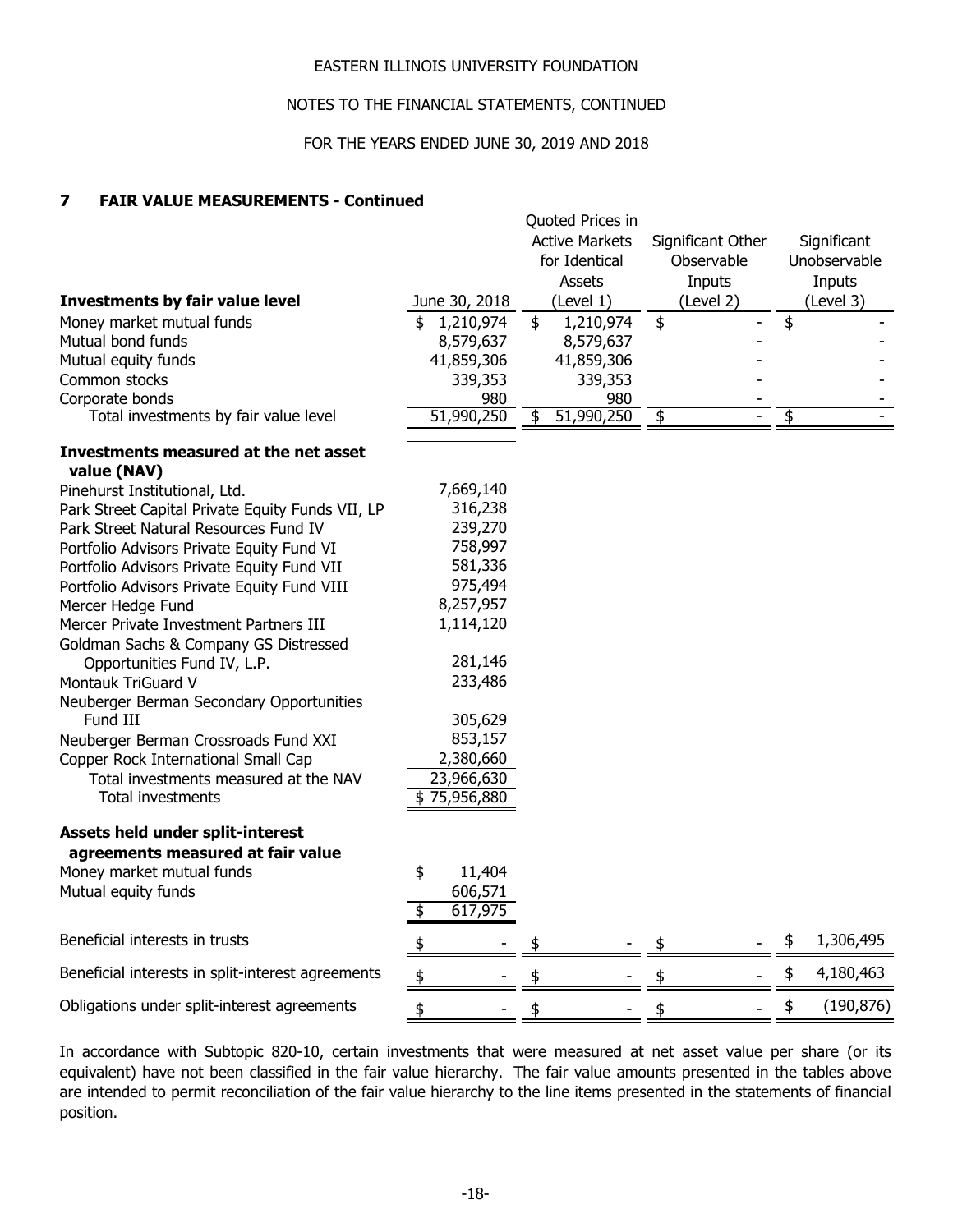#### NOTES TO THE FINANCIAL STATEMENTS, CONTINUED

#### FOR THE YEARS ENDED JUNE 30, 2019 AND 2018

# **7 FAIR VALUE MEASUREMENTS - Continued**

The following table represents a reconciliation of all Level 3 assets and liabilities measured at fair value on a recurring basis for the years ended June 30, 2019 and 2018:

|                             |                   | <b>Beneficial</b> | Obligations      |
|-----------------------------|-------------------|-------------------|------------------|
|                             | <b>Beneficial</b> | Interests in      | Under            |
|                             | Interest in       | Split-Interest    | Split-Interest   |
|                             | <b>Trusts</b>     | Agreements        | Agreements       |
| Balance as of June 30, 2017 | 1,346,468<br>\$   | 4,188,613<br>\$   | (204, 533)<br>\$ |
| Investment income           |                   | 10,392            |                  |
| Net appreciation            | 24,141            | 822,734           | (21, 312)        |
| Contributions               |                   | 67,048            |                  |
| Payments to beneficiaries   | (64, 114)         | (908, 324)        | 34,969           |
|                             |                   |                   |                  |
| Balance as of June 30, 2018 | 1,306,495         | 4,180,463         | (190, 876)       |
| Investment income           | 52,451            | 12,466            |                  |
| Net appreciation            | (27, 507)         | (14, 818)         | 7,130            |
| Contributions               | 30,752            | 10,993            |                  |
| Payments to beneficiaries   | (64,145)          | (260,245)         | 59,672           |
|                             |                   |                   |                  |
| Balance as of June 30, 2019 | 1,298,046         | 3,928,859<br>\$   | (124, 074)<br>\$ |

#### **Investments measured at the net asset value (NAV)**

As part of the Foundation's investment portfolio, there are investments in entities in which purchases and withdrawals within these entities are not made in an open market. Instead, the purchases and withdrawals occur with the entities, and in certain circumstances, those transactions are entirely controlled and/or restricted by the entity. The fair value of these investments is determined by the management of the entities and is reported to the Foundation as the Foundation's proportionate share of the net asset fair value of the entity.

The tables below provide information relative to these types of investments. The additional information that follows the tables provides information associated with these investments. None of the investments are probable of being sold at an amount different from net asset value per share.

For the investments shown below, the Foundation is not able to redeem the investments until the termination date of the fund. As such, there is no redemption frequency or redemption notice period shown below. The final termination date of each fund is presented in the table. This termination date is estimated as most funds have an option of extending the fund for an additional period of time, if needed or desired.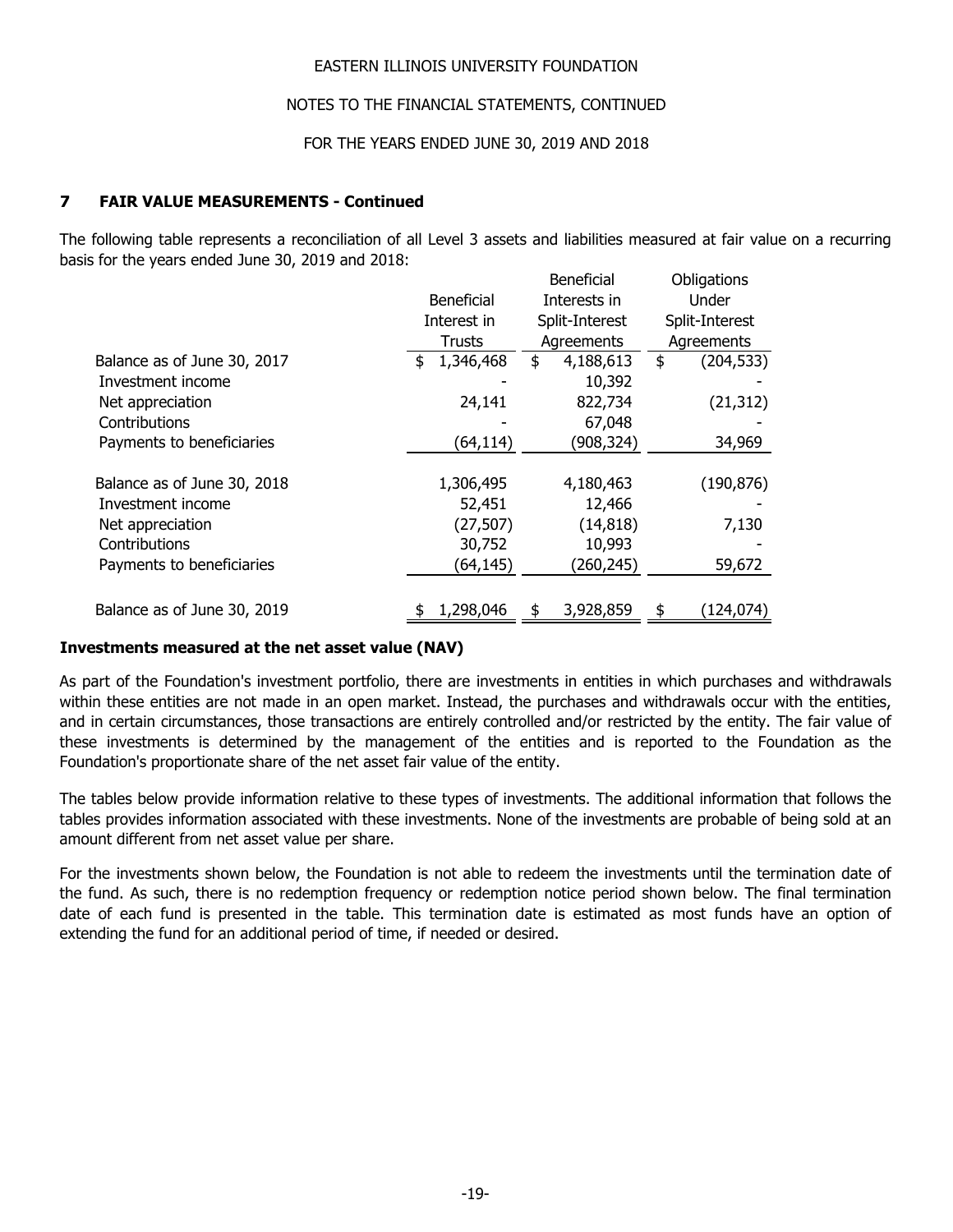# NOTES TO THE FINANCIAL STATEMENTS, CONTINUED

FOR THE YEARS ENDED JUNE 30, 2019 AND 2018

# **7 FAIR VALUE MEASUREMENTS - Continued**

|                                                  |               | Fair Value      |              |                |
|--------------------------------------------------|---------------|-----------------|--------------|----------------|
|                                                  |               |                 | Unfunded     | Termination    |
| Category                                         | 2019          | 2018            | Commitments  | Date of Fund   |
|                                                  |               |                 |              | $4/14/2018$ to |
| Park Street Capital Private Equity Funds VII, LP | \$<br>245,607 | 316,238<br>\$   | \$<br>20,000 | 4/14/2019      |
| Park Street Natural Resources Fund IV            | 185,810       | 239,270         | 13,750       | 9/30/2024      |
|                                                  |               |                 |              | 7/30/2022 to   |
| Portfolio Advisors Private Equity Fund VI        | 647,058       | 758,997         | 251,114      | 7/30/2024      |
|                                                  |               |                 |              | 4/18/2024 to   |
| Portfolio Advisors Private Equity Fund VII       | 584,803       | 581,336         | 262,018      | 4/15/2026      |
|                                                  |               |                 |              | 10/15/2026 to  |
| Portfolio Advisors Private Equity Fund VIII      | 1,260,589     | 975,494         | 489,689      | 10/15/2028     |
| Mercer Private Investment Partners III           | 1,102,194     | 1,114,120       | 317,500      | 7/10/2027      |
| Goldman Sachs & Company GS Distressed            |               |                 |              |                |
| Opportunities Fund IV, L.P.                      | 192,420       | 281,146         | 469,299      | 5/15/2018      |
|                                                  |               |                 |              | 7/1/2023 to    |
| Montauk TriGuard V                               | 186,517       | 233,486         | 172,500      | 7/1/2025       |
| Neuberger Berman Secondary Opportunities         |               |                 |              |                |
| Fund III                                         | 275,116       | 305,629         | 158,118      | 1/5/2022       |
|                                                  |               |                 |              | 10/23/2025 to  |
| Neuberger Berman Crossroads Fund XXI             | 1,280,034     | 853,157         | 495,000      | 10/23/2027     |
| Accolade Partners VII, L.P.                      |               |                 | 1,000,000    | 5/21/2029      |
|                                                  |               |                 |              | 3/31/2029 to   |
| Falcon Private Credit Partners VI, L.P.          |               |                 | 1,000,000    | 3/31/2032      |
|                                                  | 5,960,148     | 5,658,873<br>\$ | 4,648,988    |                |

The following investments are also valued at the Foundation's proportionate share of the net asset value of the entity. However, this fund is liquid and can be redeemed with the required notification period.

| Fair Value                                                                 |    |            |    |            |    |                                |                             |                             |
|----------------------------------------------------------------------------|----|------------|----|------------|----|--------------------------------|-----------------------------|-----------------------------|
|                                                                            |    | 2019       |    | 2018       |    | <b>Unfunded</b><br>Commitments | Redemption<br>Frequency     | Redemption<br>Notice Period |
| PIMCO RAE International<br>Equity (FEG Select)<br>PIMCO RAE US Equity (FEG | \$ | 5,249,595  | \$ |            | \$ |                                | Daily                       | 5 days                      |
| Select)                                                                    |    | 7,603,588  |    |            |    |                                | Daily                       | 5 days                      |
| Harvest MLP Income Fund II                                                 |    | 1,456,483  |    |            |    |                                | Monthly                     | 5 days                      |
| <b>RWC Emerging Markets</b>                                                |    | 4,447,250  |    |            |    |                                | Quarterly                   | 45 days                     |
| ABS Offshore SPC Global (G)                                                |    | 3,473,354  |    |            |    |                                | Quarterly                   | 45 days                     |
| <b>BlackRock Appreciation Fund</b><br>IV                                   |    | 4,169,852  |    |            |    |                                | Monthly                     | 0 days                      |
| Evanston Weatherlow<br>Offshore Funds, Ltd Class IA                        |    | 4,262,467  |    |            |    |                                | Quarterly<br>25 % Quarterly | 65 days                     |
| Pinehurst Institutional, Ltd.                                              |    | 4,040,752  |    | 7,669,140  |    |                                | Full 12/31                  | 100 days                    |
| Mercer Hedge Fund<br>Copper Rock International                             |    |            |    | 8,257,957  |    |                                | Quarterly                   | 100 days                    |
| Small Cap                                                                  |    |            |    | 2,380,660  |    |                                | Daily                       | $1$ day                     |
|                                                                            |    | 34,703,341 | \$ | 18,307,757 |    |                                |                             |                             |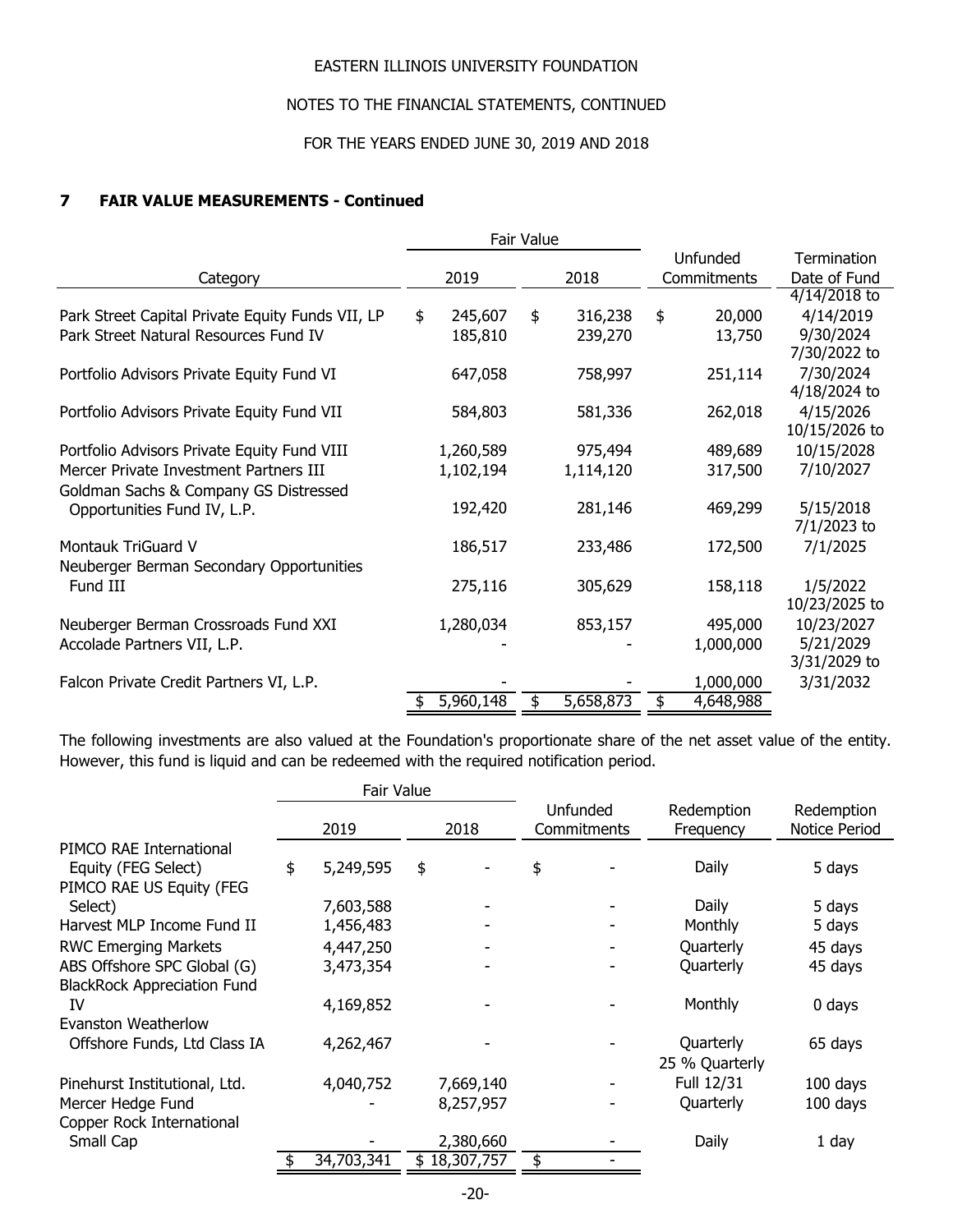#### NOTES TO THE FINANCIAL STATEMENTS, CONTINUED

FOR THE YEARS ENDED JUNE 30, 2019 AND 2018

# **7 FAIR VALUE MEASUREMENTS - Continued**

**Park Street Capital Private Equity Fund VII, LP** - a fund of funds that uses private equity to invest in venture capital, buyout equity, and growth equity.

**Park Street Natural Resources Fund IV** - is invested in 10 to 15 natural resource funds with a goal of long term appreciation over the expected 15 year life of the funds.

**Portfolio Advisors Private Equity Fund VI (PAPEF VI)** - a fund of funds that invests in private equity partnerships for buyouts, venture capital and special situations with a term of 12-14 years.

**Portfolio Advisors Private Equity Fund VII (PAPEF VII)** - a fund of funds that invests in private equity partnerships for buyouts, venture capital and special situations with a term of 12-14 years.

**Portfolio Advisors Private Equity Fund VIII** - a diversified private equity fund of funds with a menu based offering which allows investors to allocate among 3 distinct portfolios. The Foundation has chosen 55% diversified buyouts, 30% diversified venture capital and 15% diversified special situations.

**Goldman Sachs & Company GS Distressed Opportunities Fund IV, L.P.** - invests in funds engaging in distressed debt and equity opportunities by purchasing debt, or equity to take control and either reorganize or introduce new management to turn around long term performance.

**Montauk TriGuard V** - invests in secondary interests of other private equity funds and constructs its portfolio in niche areas of the secondary market.

**Neuberger Berman Secondary Opportunities Fund III** - a secondary fund which invest in diversified global buyout opportunities.

**Neuberger Berman Crossroads Fund XXI** - a diversified private equity fund of funds with a menu based offering which allows investors to allocate among 4 distinct portfolios. The Foundation has chosen 40% small cap/mid cap buyouts, 10% large cap buyouts, 25% special situations and 25% venture/growth capital.

**Pinehurst Institutional, Ltd.** - a fund of funds that primarily invests in financial services, consumer retail, software, energy and communications industries. A redemption request was submitted in November 2018 to redeem 100% of the Foundation's interest in this investment.

**Mercer Hedge Fund -** objective is to generate the highest return available within a capital preservation framework. The fund is designed to have a very low correlation to traditional debt and equity. A redemption request was submitted in November 2018 to redeem 100% of the Foundation's interest in this investment.

**Mercer Private Investment Partners III** - a fund of funds investing in diversified private equity partnerships.

**Copper Rock International Small Cap -** invests in 80-120 holdings with 15% maximum holdings in emerging markets and 20-25% in non-benchmark securities. A redemption request was submitted in January 2019 to redeem 100% of the Foundation's Interest in this investment.

**Accolade Partners VII, L.P.** - a fund that primarily invests in information technology and healthcare industries.

**Falcon Private Credit Opportunities VI, L.P. (Fund VI)** - a fund of funds invests opportunistically across a wide variety of industry sectors and transaction types with both private equity sponsored and non-sponsored companies with an emphasis on non-sponsored.

**FEG Select (PIMCO RAE International Equity)** - this is a smart beta fund that focuses exclusively on long only international developed based equities.

**FEG Select (PIMCO RAE US Equity)** - this is a smart beta fund that focuses exclusively on long only U.S. based equities.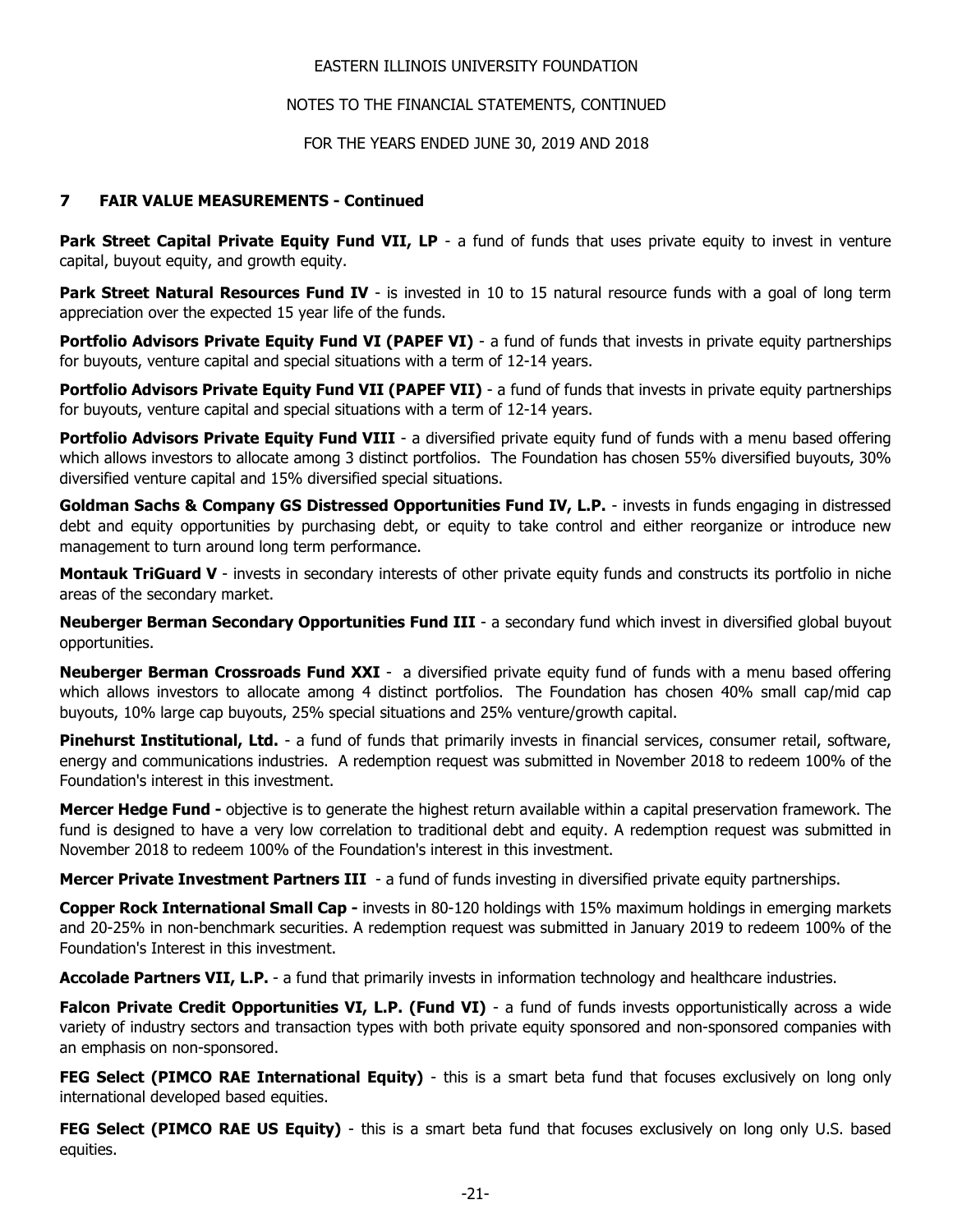#### NOTES TO THE FINANCIAL STATEMENTS, CONTINUED

FOR THE YEARS ENDED JUNE 30, 2019 AND 2018

## **7 FAIR VALUE MEASUREMENTS - Continued**

**Harvest MLP Income Fund II** - the fund is focused on managing portfolios of publicly-traded midstream energy securities.

**RWC Emerging Markets** - an opportunistic global emerging markets fund that pursues capital appreciation with a focus on emerging and frontier markets.

**ABS Offshore SPC Global** - the fund specializes in investing in equity long/short strategies with hedge fund managers located in the United States, as well as managers domiciled outside of the United States.

**BlackRock Appreciation Fund IV** - the fund is a diversifying strategies HFOF that targets a long-term commensurate with that of equities, but with roughly half the volatility and a low equity market beta.

**Evanston Weatherlow Offshore Funds, Ltd Class AI** - the fund focuses on investing in long term and short term equity investments as well as event driven, relative value, and global macro strategies.

# **8 INVESTMENTS IN REAL ESTATE**

Gifts of real property received by the Foundation are valued and recorded based on the current fair value on the date received. Values are determined from publications, appraisals and other sources that assist in establishing a fair value.

Investments in real estate consist of the following at June 30:

|                                   | 2019      | 2018      |
|-----------------------------------|-----------|-----------|
| Land held for restricted purposes | 45,546    | 45,546    |
| Land held in endowments           | 3,309,000 | 3,309,000 |
|                                   | 3,354,546 | 3,354,546 |

# **9 LIQUIDITY**

The Foundation receives significant contributions with donor restrictions to be used in accordance with the associated purpose restrictions. It also receives gifts to establish endowments that will exist in perpetuity; the income generated from such endowments is used to fund programs. In addition, the Foundation receives support without donor restrictions which are used for program funding needs. The Foundation has \$11,047,063 of financial assets available within one year of the statement of financial position date. Of this balance, \$9,772,097 of the financial assets are subject to donor or other contractual restrictions that make them unavailable for general expenditure within one year of the statement of financial position date. The Foundation invests cash in excess of daily requirements in various investments.

The Foundation considers investment income without donor restrictions, appropriated earnings from donor-restricted and board-designated (quasi) endowments, contributions without donor restrictions and contributions with donor restrictions for use in current programs which are ongoing and major to its annual operations to be available to meet cash needs for general expenditures. General expenditures include administrative and general expenses, fundraising expenses, and grants to Eastern Illinois University commitments expected to be paid in the subsequent year. Annual operations are defined as activities occurring during the Foundation's fiscal year.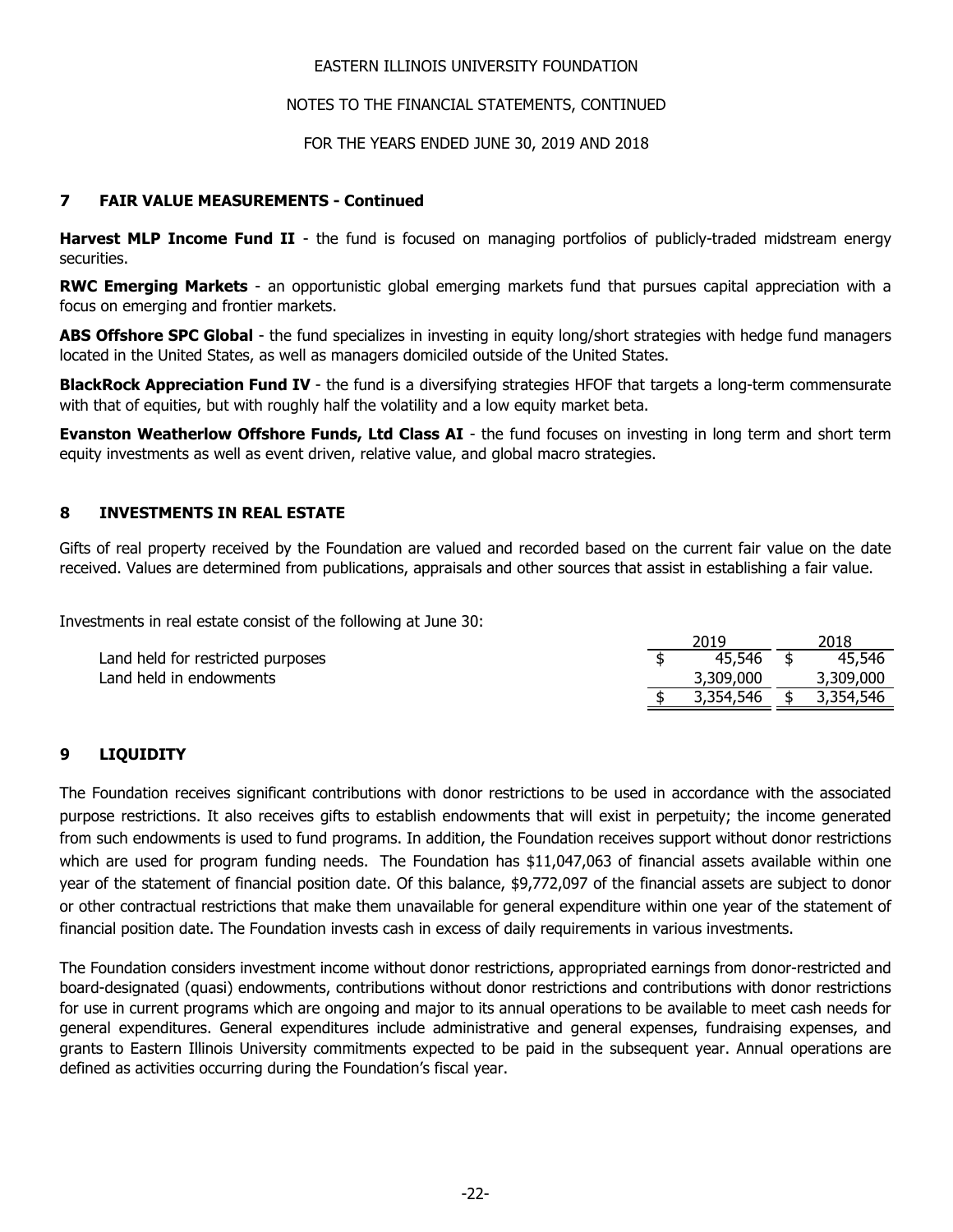#### NOTES TO THE FINANCIAL STATEMENTS, CONTINUED

FOR THE YEARS ENDED JUNE 30, 2019 AND 2018

#### **9 LIQUIDITY - Continued**

The Foundation's financial assets available within one year of the statement of financial position date are as follows at June 30, 2019:

| Cash and cash equivalents            | 9,183,229     |
|--------------------------------------|---------------|
| Accounts receivable, current portion | 119,564       |
| Short-term investments               | 1,744,270     |
|                                      | \$ 11,047,063 |

#### **10 PLEDGES RECEIVABLE**

Unconditional pledges receivable consists of the following at June 30:

|                                                            | 2019              | 2018              |
|------------------------------------------------------------|-------------------|-------------------|
| Gross unconditional pledges receivable                     | 214,100           | 201,353           |
| Less: unamortized discount                                 | (13,041)          | (8, 335)          |
| Net unconditional pledges receivable                       | 201,059           | 193,018           |
| Amounts due in:<br>Less than one year<br>One to five years | 99,467<br>101,592 | 167,074<br>25,944 |
|                                                            | 201,059           | 193,018           |

Unconditional pledges receivable due in more than one year are reflected at the present value of estimated future cash flows using discount rate of 3.25%.

Uncollectible amounts for unconditional pledges receivable are expected to be insignificant. Accordingly, no provision is made for uncollectible amounts. Pledges receivable valued at \$53,451 and \$22,553 were determined to be uncollectible and written off during the fiscal years ended June 30, 2019 and 2018, respectively.

#### **11 PROPERTY AND EQUIPMENT**

Property and equipment activity for the year ended June 30, 2019 was as follows:

|                               | June 30, 2018 | Additions |          | <b>Deletions</b> |                          | June 30, 2019 |           |
|-------------------------------|---------------|-----------|----------|------------------|--------------------------|---------------|-----------|
| Land                          | 695,930       |           | $\sim$   |                  | $\sim$                   |               | 695,930   |
| Buildings and improvements    | 1,432,145     |           |          |                  |                          |               | 1,432,145 |
| Less accumulated depreciation | (456,789)     |           | (28,643) |                  | $\overline{\phantom{0}}$ |               | (485,432) |
| Property and equipment, net   | 1,671,286     |           | (28,643) |                  |                          |               | 1,642,643 |

Property and equipment activity for the year ended June 30, 2018 was as follows:

|                               | June 30, 2017 |           | <b>Additions</b> |          | <b>Deletions</b> |   | June 30, 2018 |
|-------------------------------|---------------|-----------|------------------|----------|------------------|---|---------------|
| Land                          |               | 695,930   |                  |          |                  |   | 695,930       |
| Buildings and improvements    |               | 1,432,145 |                  |          |                  |   | 1,432,145     |
| Less accumulated depreciation |               | (428,146) |                  | (28,643) |                  | - | (456,789)     |
| Property and equipment, net   |               | 1,699,929 |                  | (28,643) |                  |   | 1,671,286     |

Depreciation expense was \$28,643 for the years ended June 30, 2019 and 2018, respectively.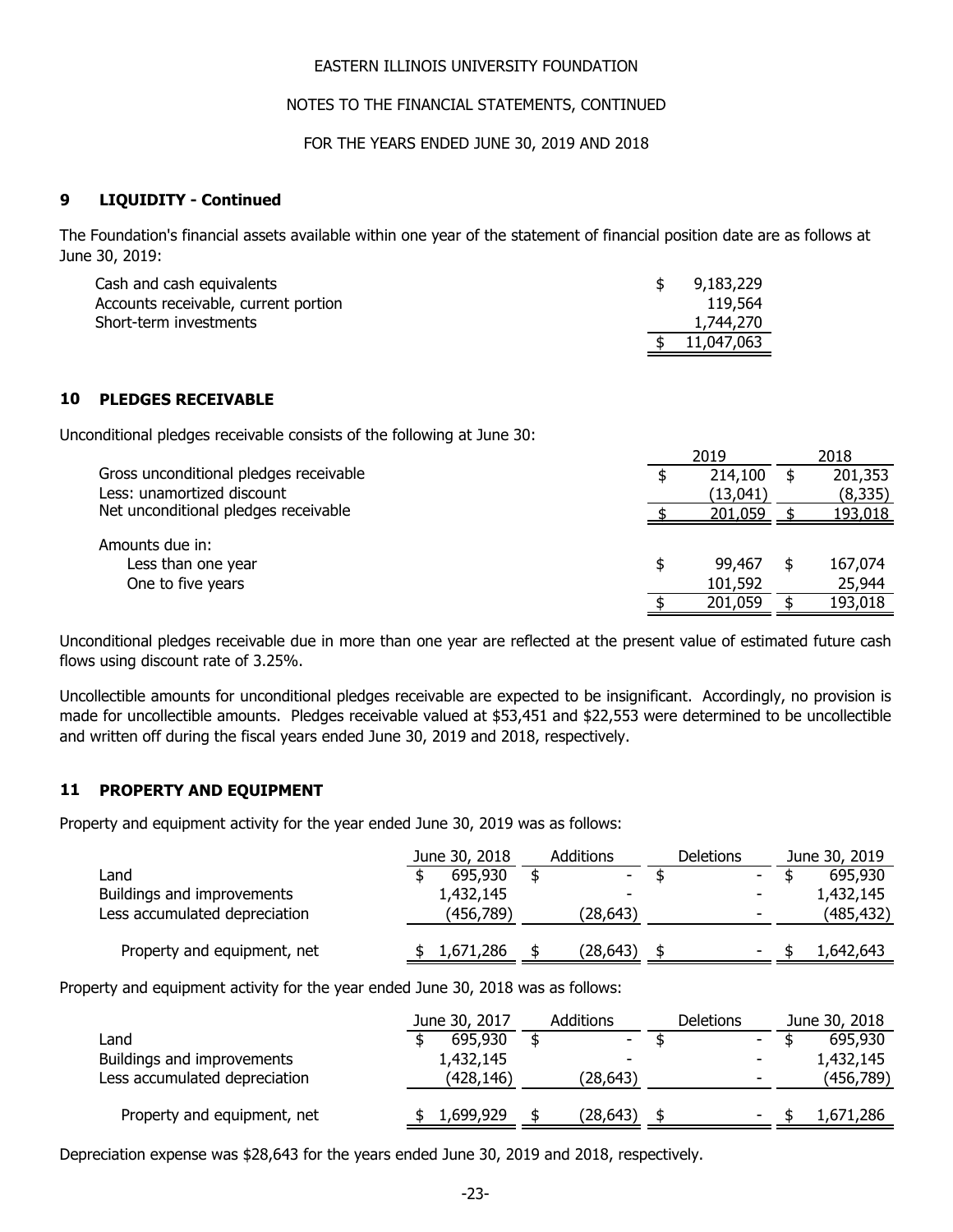### NOTES TO THE FINANCIAL STATEMENTS, CONTINUED

FOR THE YEARS ENDED JUNE 30, 2019 AND 2018

# **12 SIGNIFICANT TRANSACTIONS WITH THE PRIMARY GOVERNMENT**

The Foundation has a contract with Eastern Illinois University (University) in which the Foundation has agreed to aid and assist the University in achieving it's education, research, and service goals, by developing and administering gifts made to the Foundation to be used for the benefit of the University for scholarships, grants, and other supporting programs. The University agreed, as a part of this contract, to furnish certain services necessary to the operation of the Foundation which are to be repaid by the Foundation in either the form of money or its equivalent in services or resources.

During the years ended June 30, 2019 and 2018, the Foundation provided the University \$2,657,123 and \$2,596,055, respectively, of cash, services and resources, unrestricted or restricted only as to department, which were generally for on-going operations of the University. Also, the Foundation provided the University restricted scholarships, grants and awards of \$1,189,969 and \$1,069,632 during the years ended June 30, 2019 and 2018, respectively. In addition, the Foundation provided use of its facilities at no charge to the University for both years. The value of the facilities were \$50,260 and \$43,218 for the years ended June 30, 2019 and 2018, respectively. The value of the facilities are not reflected in the financial statements.

The University provided in-kind support in the form of personnel and office space valued at \$222,297 and \$394,539 for the years ended June 30, 2019 and 2018, respectively. This information is shown as revenue under the caption of "Service contract with the University," and expenses are allocated between "Program Services" and "Management and General" captions on the statements of activities. Also, the Foundation received \$1,293 and \$18,994 for the years ended June 30, 2019 and 2018, respectively, in gifts from the University's restricted gift accounts with donor's consent.

# **13 H. OGDEN BRAINARD RESIDUARY TRUST**

The Foundation has been named Trustee and Executor of the Residuary Trust (the Trust) as stipulated in the Last Will and Testament of H. Ogden Brainard. It is the responsibility of the Trustee to hold and administer the Trust for the uses and purposes stipulated in the will. The Foundation's responsibilities as trustee include paying certain bequests (which were disbursed in March 1993) and paying the net income of the Trust to certain charities as stipulated in the Trust, not less frequently than semi-annually. The Foundation holds no variance power to change the beneficiaries of the trust and holds a one-sixth interest in the trust.

The Foundation has recorded its interest in this trust at the lower of the underlying fair value of the assets or the estimated value of the expected future cash flows of the trust. Their interest was recorded in the beneficial interest in trusts classification on the statements of net position and totaled \$262,828 and \$241,164 at June 30, 2019 and 2018, respectively. The Foundation's interest is held in donor restricted net assets on the statements of financial position. The Foundation's share of income was \$10,513 and \$9,647 for the years ended June 30, 2019 and 2018, respectively.

# **14 RISK MANAGEMENT**

The Foundation is exposed to various risks of loss including, but not limited to, general liability, property casualty and director and officer liability. The Foundation is liable for up to \$500/year deductible for property damage. No significant reduction in insurance coverage from the prior year occurred. Insurance settlements did not exceed coverage in each of the past three fiscal years.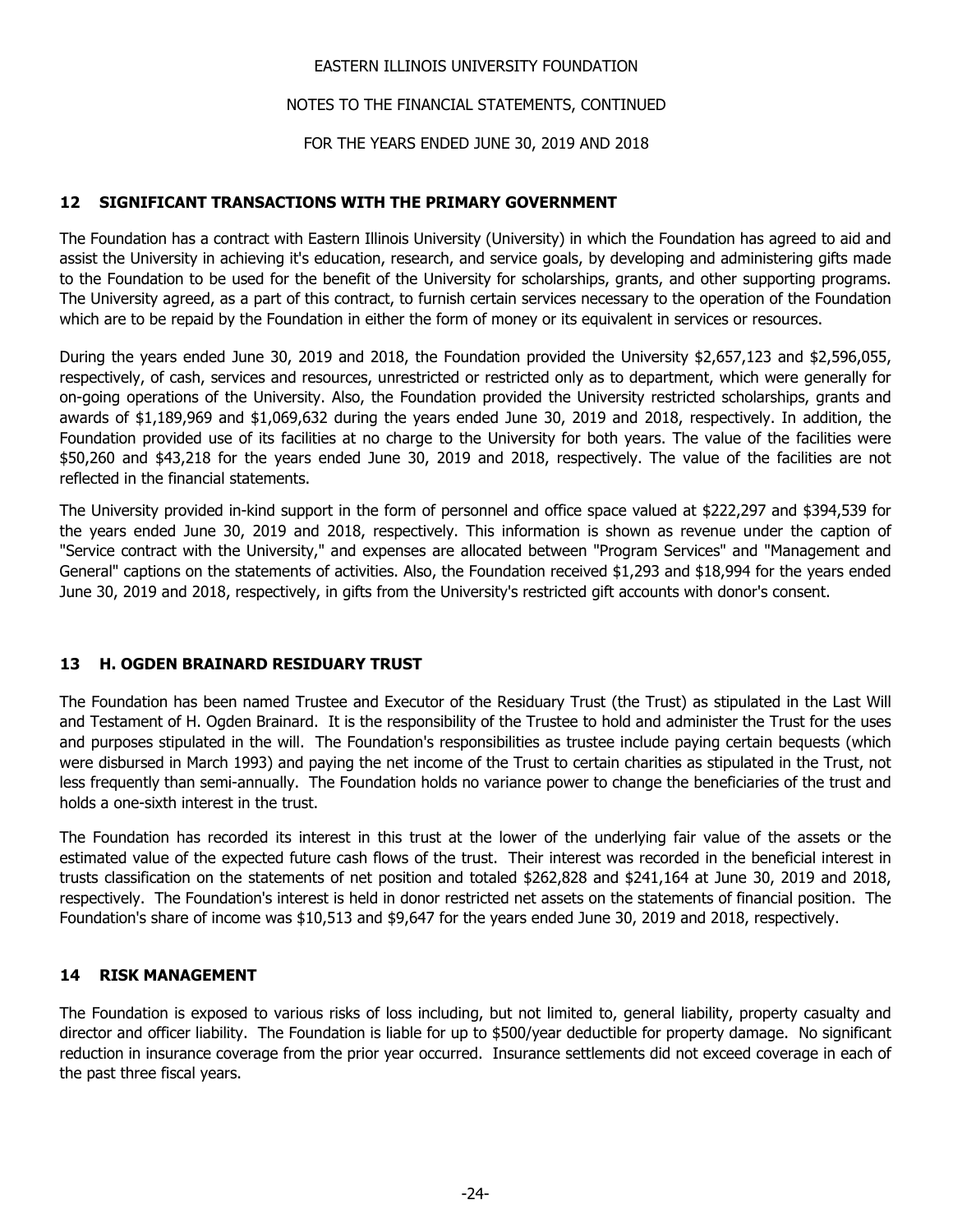#### NOTES TO THE FINANCIAL STATEMENTS, CONTINUED

#### FOR THE YEARS ENDED JUNE 30, 2019 AND 2018

#### **15 NET ASSETS**

Net assets with donor restrictions which are restricted for time or purpose consist of the following at June 30, 2019 and 2018:

|                                    | 2019       | 2018             |
|------------------------------------|------------|------------------|
| Scholarship                        | 14,238,898 | \$<br>14,828,280 |
| Academic and research support      | 13,177,207 | 14,392,437       |
| Capital projects                   | 425,312    | 2,486,238        |
| Other, EIU, and Community Programs | 4,517,196  | 4,412,987        |
| Total                              | 32,358,613 | 36,119,942       |

The Foundation also has net assets with donor restrictions which are restricted in perpetuity. The income from these restricted net assets is expendable to support the following at June 30, 2019 and 2018:

|                                    | 2019       | 2018             |
|------------------------------------|------------|------------------|
| Scholarship                        | 30,480,321 | \$<br>29,481,207 |
| Academic and research support      | 8,590,919  | 7,844,384        |
| Capital projects                   | 103,091    | 98.954           |
| Other, EIU, and Community Programs | 19,165,422 | 19,458,296       |
| Total                              | 58,339,753 | 56,882,841       |

Net assets were released from donor restrictions by incurring expenses satisfying the restricted purposes or by occurrence of the other events specified by donors.

#### **16 ENDOWMENT FUNDS**

The Foundation's endowment consists of approximately 692 individual funds established for a variety of purposes. The endowment includes funds with donor restrictions and without donor restrictions (board designated) endowment funds. As required by generally accepted accounting principles, net assets associated with endowment funds are classified and reported based on the existence or absence of donor-imposed restrictions.

The Board of Directors of the Foundation has interpreted the Illinois Uniform Prudent Management of Institutional Funds Act (UPMIFA) as requiring preservation of the fair value of the original gift as of the gift date of the donor-restricted endowment funds absent explicit donor stipulations to the contrary. As a result of this interpretation, the Foundation classifies as restricted in perpetuity (a) the original value of gifts donated to the permanent endowment, (b) the original value of subsequent gifts to the permanent endowment and (c) accumulations to the permanent endowment made in accordance with the direction of the applicable donor gift instrument at the time the accumulation is added to the fund.

The remaining portion of the endowment fund is considered restricted for time or purpose and is included in the net assets with donor restrictions until those amounts are appropriated for expenditure by the Foundation in a manner consistent with the standard of prudence prescribed by UPMIFA.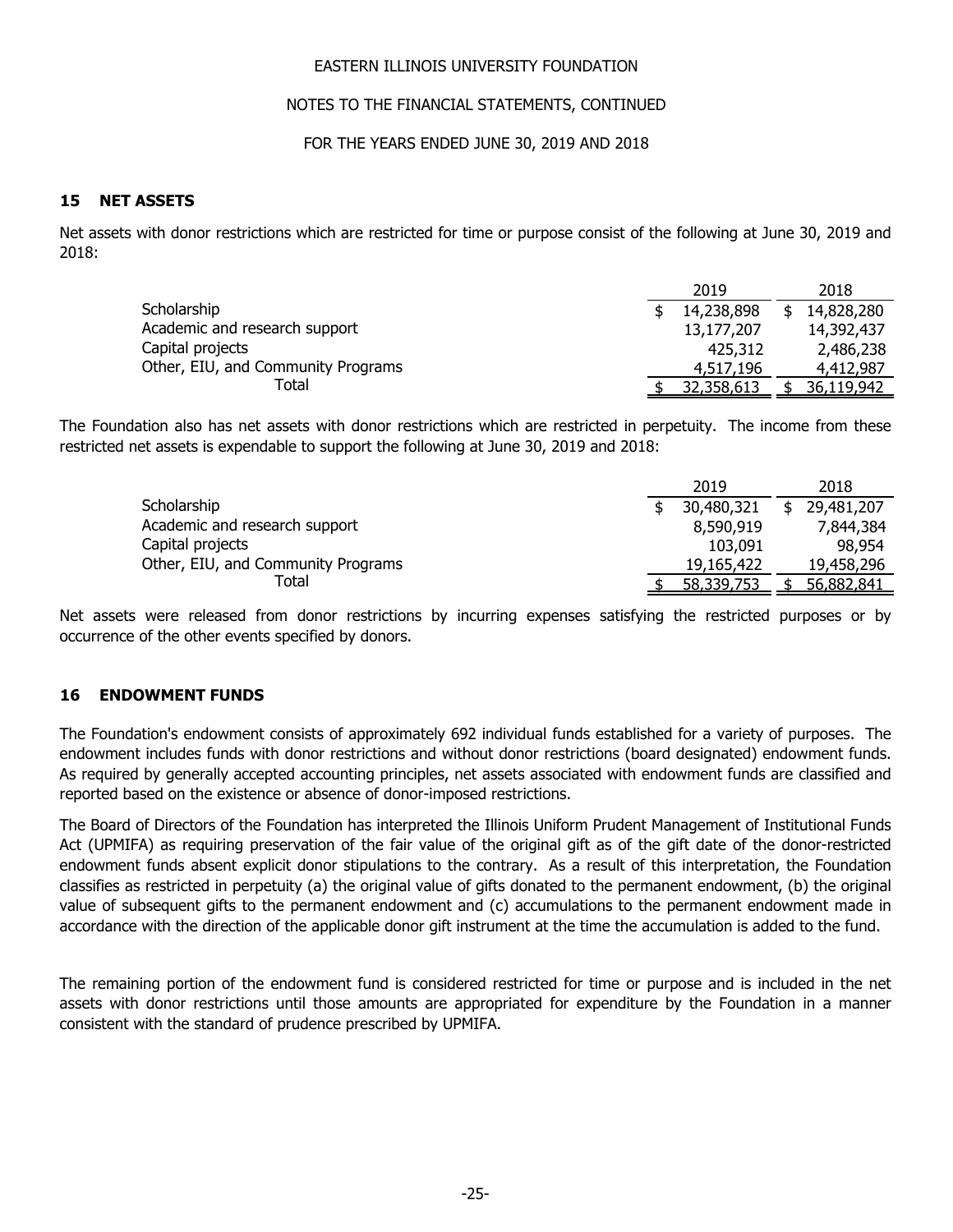#### NOTES TO THE FINANCIAL STATEMENTS, CONTINUED

FOR THE YEARS ENDED JUNE 30, 2019 AND 2018

#### **16 ENDOWMENT FUNDS - Continued**

In accordance with UPMIFA, the Foundation considers the following factors in making a determination to appropriate or accumulate donor-restricted endowment funds:

- 1. Duration and preservation of the fund
- 2. Purposes of the Foundation and the fund
- 3. General economic conditions
- 4. Possible effect of inflation and deflation
- 5. Expected total return from investment income and appreciation or depreciation of investments
- 6. Other resources of the institution
- 7. Investment policies of the Foundation

Endowment net assets as of June 30 were as follows:

| June 30, 2019                                                                    | <b>Without Donor</b><br>Restrictions | With Donor<br><b>Restrictions</b><br>for Time or<br>Purpose | With Donor<br>Restrictions<br>in Perpetuity | Total              |
|----------------------------------------------------------------------------------|--------------------------------------|-------------------------------------------------------------|---------------------------------------------|--------------------|
| Donor-restricted endowment funds                                                 |                                      | 19,527,391<br>\$                                            | 52,871,880<br>\$                            | 72,399,271<br>\$   |
| Donor-restricted quasi-endowment funds<br>Board designated quasi-endowment funds | 428,130                              | 827,348                                                     |                                             | 827,348<br>428,130 |
|                                                                                  |                                      |                                                             |                                             |                    |
|                                                                                  | 428,130                              | 20,354,739<br>\$                                            | 52,871,880<br>\$.                           | 73,654,749<br>S    |
|                                                                                  |                                      | With Donor                                                  |                                             |                    |
|                                                                                  | <b>Without Donor</b>                 | <b>Restrictions</b><br>for Time or                          | With Donor<br>Restrictions                  |                    |
| June 30, 2018                                                                    | Restrictions                         | Purpose                                                     | in Perpetuity                               | Total              |
| Donor-restricted endowment funds                                                 |                                      | 22,104,879<br>\$                                            | 51,202,973<br>\$                            | 73,307,852<br>\$   |
| Donor-restricted quasi-endowment funds                                           |                                      | 1,574,826                                                   |                                             | 1,574,826          |
| Board designated quasi-endowment funds                                           | 457,476                              |                                                             |                                             | 457,476            |
|                                                                                  | 457,476                              | 23,679,705                                                  | 51,202,973                                  | 75,340,154<br>S.   |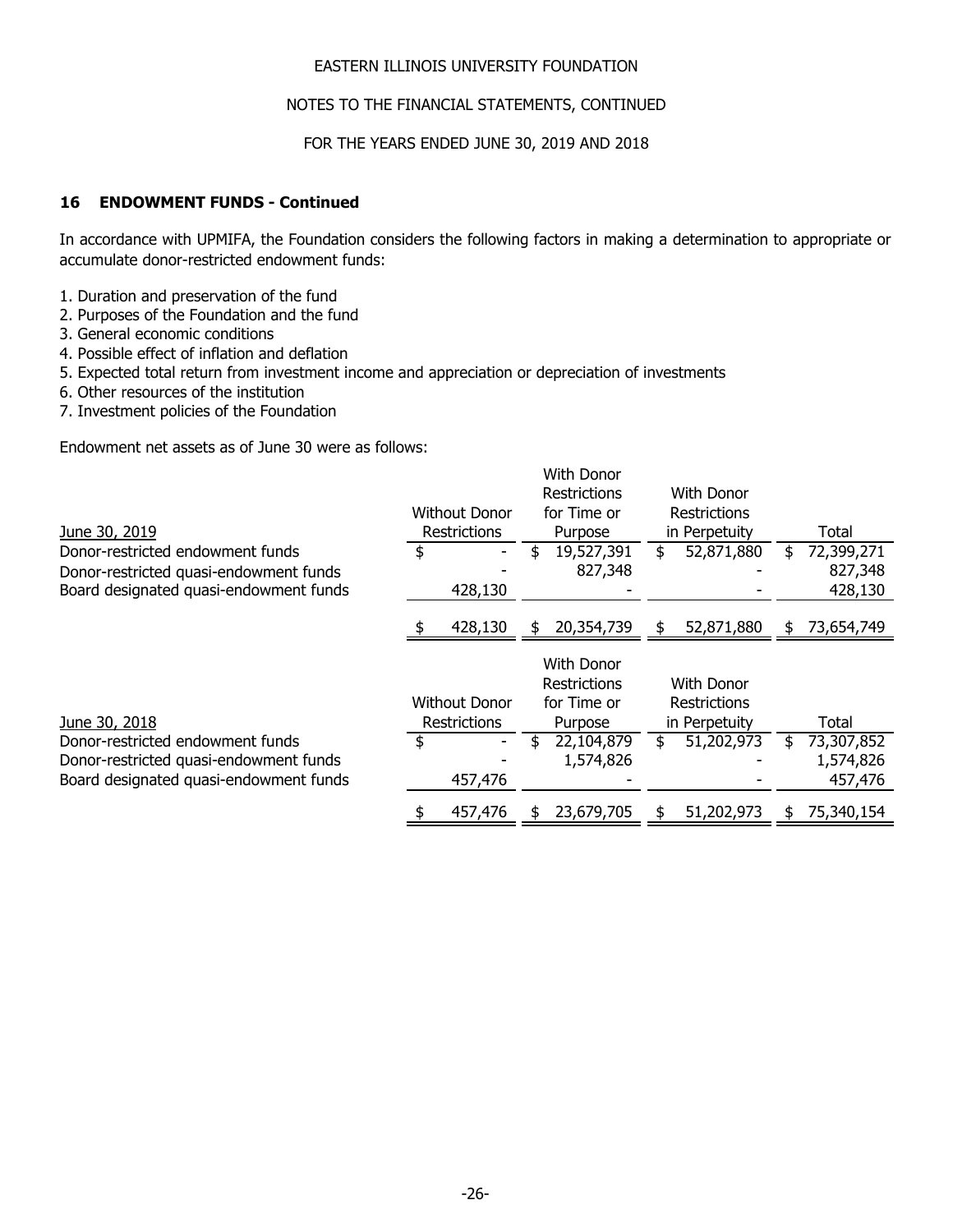#### NOTES TO THE FINANCIAL STATEMENTS, CONTINUED

#### FOR THE YEARS ENDED JUNE 30, 2019 AND 2018

#### **16 ENDOWMENT FUNDS - Continued**

Changes in endowment, not total, net assets for the fiscal years ended June 30, 2019 and 2018, are as follows:

|                                 |                      | With Donor   |                  |   |             |
|---------------------------------|----------------------|--------------|------------------|---|-------------|
|                                 |                      | Restrictions | With Donor       |   |             |
|                                 | <b>Without Donor</b> | for Time or  | Restrictions     |   |             |
|                                 | Restrictions         | Purpose      | in Perpetuity    |   | Total       |
| Endowment investments           |                      |              |                  |   |             |
| at June 30, 2017                | \$<br>440,824        | 20,874,596   | \$<br>50,318,477 | S | 71,633,897  |
| Investment income               | 13,198               | 2,134,629    |                  |   | 2,147,827   |
| Net appreciation                | 6,641                | 1,105,742    |                  |   | 1,112,383   |
| Contributions                   | 3,253                | 69,355       | 629,732          |   | 702,340     |
| Appropriations of endowment     |                      |              |                  |   |             |
| assets for expenditure          | (6, 440)             | (504, 617)   |                  |   | (511, 057)  |
| Other additions (reductions)    |                      |              | 254,764          |   | 254,764     |
| Endowment investments           |                      |              |                  |   |             |
| at June 30, 2018                | 457,476              | 23,679,705   | 51,202,973       |   | 75,340,154  |
| Investment income               | 13,642               | 2,237,331    |                  |   | 2,250,973   |
| Net appreciation (depreciation) | (43,287)             | (4,324,713)  |                  |   | (4,368,000) |
| Contributions                   | 299                  |              | 937,307          |   | 937,606     |
| Appropriations of endowment     |                      |              |                  |   |             |
| assets for expenditure          |                      | (595,427)    |                  |   | (595,427)   |
| Other additions (reductions)    |                      | (642,157)    | 731,600          |   | 89,443      |
| <b>Endowment investments</b>    |                      |              |                  |   |             |
| at June 30, 2019                | 428,130              | 20,354,739   | 52,871,880       | S | 73,654,749  |

From time to time, the fair value of assets associated with individual donor-restricted endowment funds may fall below the level the Foundation is required to retain as a fund of perpetual duration pursuant to the donor stipulation or UPMIFA. Deficiencies of this nature aggregated to \$16,424 and \$431 as of June 30, 2019 and 2018, respectively. These deficiencies resulted from unfavorable market fluctuations that occurred shortly after investment of new restricted contributions and continued appropriation for certain purposes that was deemed prudent by the Foundation Board of Directors.

The Foundation has adopted investment and spending policies for endowment assets that attempt to provide a predictable stream of funding to programs and other items supported by its endowment while seeking to maintain the purchasing power of the endowment. Endowment assets include those assets of donor-restricted endowment funds the Foundation must hold in perpetuity or for donor-specified periods, as well as those of board-designated endowment funds. Under the Foundation's policies, endowment assets are invested in a manner that is intended to produce results that seek an average total return of spending net of inflation and administrative cost. The Foundation expects its endowment funds to provide an average rate of return of approximately 7.2% annually over time. Actual returns in any given year may vary from this amount.

To satisfy its long-term rate of return objectives, the Foundation relies on a total return strategy in which investment returns are achieved through both current yield (investment income such as dividends and interest) and capital appreciation (both realized and unrealized). The Foundation targets a diversified asset allocation that places a greater emphasis on equity-based investments to achieve its long-term return objectives within prudent risk constraints.